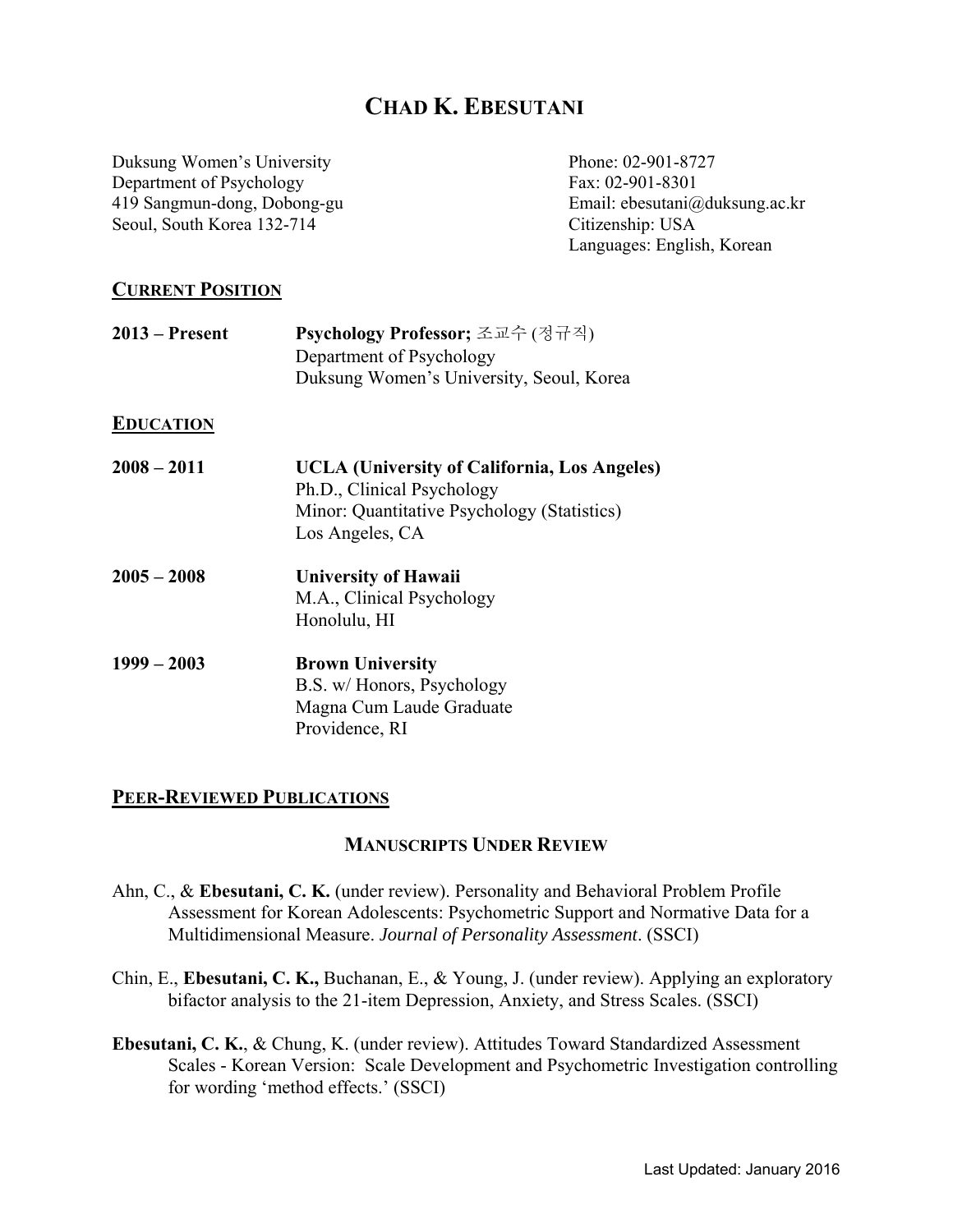- **Ebesutani, C. K.,** Kim, M., & Park, H. (under review). The Utility of the Bifactor Model in Understanding Unique Components of Anxiety Sensitivity in a Korean Sample.
- Kim, E., **Ebesutani, C. K.,** Wall, D., & Olatunji, B. (under review). Delineating factors that influence inpatient treatment outcome for eating disorders. (SSCI)
- Maack, D., **Ebesutani, C. K.,** & Young, J. (under review). A re-examination of the BIS/BAS scales: Evidence for BIS and BAS as unidimensional scales. (SSCI)
- Maack, D., **Ebesutani, C. K.,** & Smitherman, T. (under review). Psychometric Investigation of the Specific Phobia of Vomiting Inventory: A new factor model. (SSCI)
- Stewart, R., **Ebesutani, C. K.,** Davidson, T., & Young, J. (under review). A psychometric examination of the Child PTSD Symptom Scale-Spanish Version. (SSCI)
- Trent, L., Buchanan, E., **Ebesutani, C. K.,** Landes, S., Rodriquez, A., Smith, B., & Young, J. (Under review). Development and Independent Validation of the Treatment Adoption Potential Scale (TAPS).

## **REVISE AND RESUBMIT MANUSCRIPTS**

- Okamura, K. H., **Ebesutani, C. K.** (*corresponding author*), Bloom, R., Higa-McMillan, C. K., Nakamura, B. J. & Chorpita, B. F. (under review) Anxiety and depression differences in Asian American and Native Hawaiian youth. (SSCI)
- Olatunji, B., **Ebesutani, C. K.,** & Kim, E., (under review). Does the Measure Matter? Specificity of Disgust Proneness in the Prediction of OCD Symptoms. *Psychological Assessment*. (SSCI)
- Viana, A. G., Stevens, E. N., Dixon, L. J., & **Ebesutani, C. K.** (under review). Parental Emotion Socialization Strategies and their Interaction with Child Interpretation Biases among Children with Anxiety Disorders. (SSCI)

### **MANUSCRIPTS IN PRESS**

- 56. Cox, R., **Ebesutani, C.K.,** Olatunji, B. (in press). Linking poor sleep quality and maladaptive repetitive thoughts: The mediating role of executive functioning. *Cognitive Therapy and Research*. (SSCI)
- 55. **Ebesutani, C. K.,** Korathu-Larson, P., Nakamura, B., Higa-McMillan, C. K. & Chorpita, B.F. (in press). The Revised Child Anxiety and Depression Scale 25 - parent version: Scale development and validation in a school-based and clinical sample. *Assessment*. (SSCI)
- 54. Olatunji, B., **Ebesutani, C. K.,** & Abramowitz, J. (in press). Examination of a Bifactor Model of Obsessive-Compulsive Symptom Dimensions. *Assessment*. (SSCI)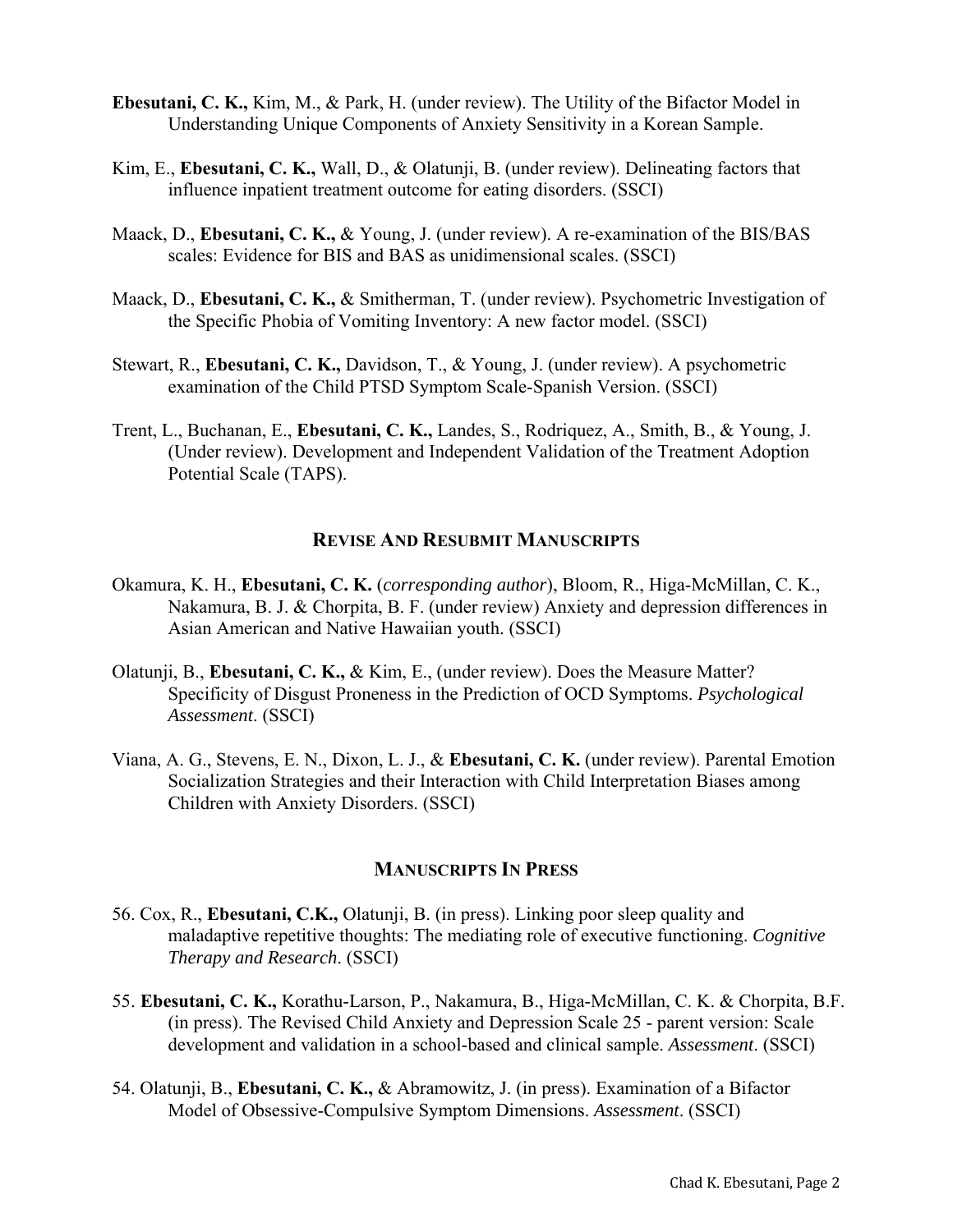- 53. Park, H., & **Ebesutani, C. K.** (corresponding author), Chung. K., & Stanick, C. (under review). Cross-cultural validation of the Modified Attitudes Practices Scale: Initial factor analysis and a new factor model. *Assessment*. (SSCI)
- 52. Park, A. L., **Ebesutani, C. K.** (corresponding author), Bose, D., & Chorpita, B. F. (in press). Psychometric Properties of a Spanish Translation of the Revised Child Anxiety and Depression Scale–Parent Version. *Journal of Psychopathology and Behavioral Assessment*, 1-13. (SSCI)
- 51. Ritchwood, T., **Ebesutani, C. K.** (corresponding author), Chin, E., & Young, J. (in press). The Loneliness Questionnaire: Measurement Invariance across African American and Caucasian Youth. *Assessment*. (SSCI)
- 50. Stewart, R., **Ebesutani, C. K.** (corresponding author), Drescher, C., & Young, J. (in press). The Child PTSD Symptom Scale: An investigation of its psychometric properties. *Journal of Interpersonal Violence*. (SSCI)
- 49. Sprung, M., Wilson, A., Harris, P., **Ebesutani, C. K.,** & Hofmann, S. (In Press). Training children's theory-of-mind: A meta-analysis of controlled studies. Cognition. (SSCI)

48. **Ebesutani, C. K.,** Helmi, K., Fierstein, M., Taghizadeh, M., & Chorpita, B. (2016). A Pilot Study of Modular Cognitive-Behavioral Therapy and Cognitive-Behavioral Hypnotherapy for Treating Anxiety in Iranian Girls. *International Journal of Cognitive Therapy, 9, 1-25*. (SSCI)

- 47. Ahn, C., & **Ebesutani, C. K.** (2015, September). Emotional and Behavioral Profile Assessment for Korean Middle School Students. *Psychology in the Schools*, 52(8), 756- 772. (SSCI)
- 46. Bernstein, A., Chorpita, B., Daleiden, E., **Ebesutani, C. K.,** & Rosenblatt, A. (2015, December). Building an Evidence-Informed Service Array: Considering Evidence Based Programs as well as their Practice Elements. *Journal of Consulting and Clinical Psychology*, 83(6), 1085-1096. (SSCI)
- 45. Bernstein, A., Chorpita, B., Rosenblatt, A., Becker, K., Daleiden, E., & **Ebesutani, C. K.** (2015, January). Fit of Evidence-Based Treatment Components to Youths Served by Wraparound Process: A Relevance Mapping Analysis. *Journal of Clinical Child and Adolescent Psychology, 44(1),* 44-57. (SSCI)
- 44. **Ebesutani, C. K.,** Fierstein, M., Viana, A. G., Trent, L., Sprung, M., & Young, J. (2015, March). The role of loneliness in the relationship between anxiety and depression in clinical and school-based youth. *Psychology in the Schools*, 52(3), 223-234. (SSCI)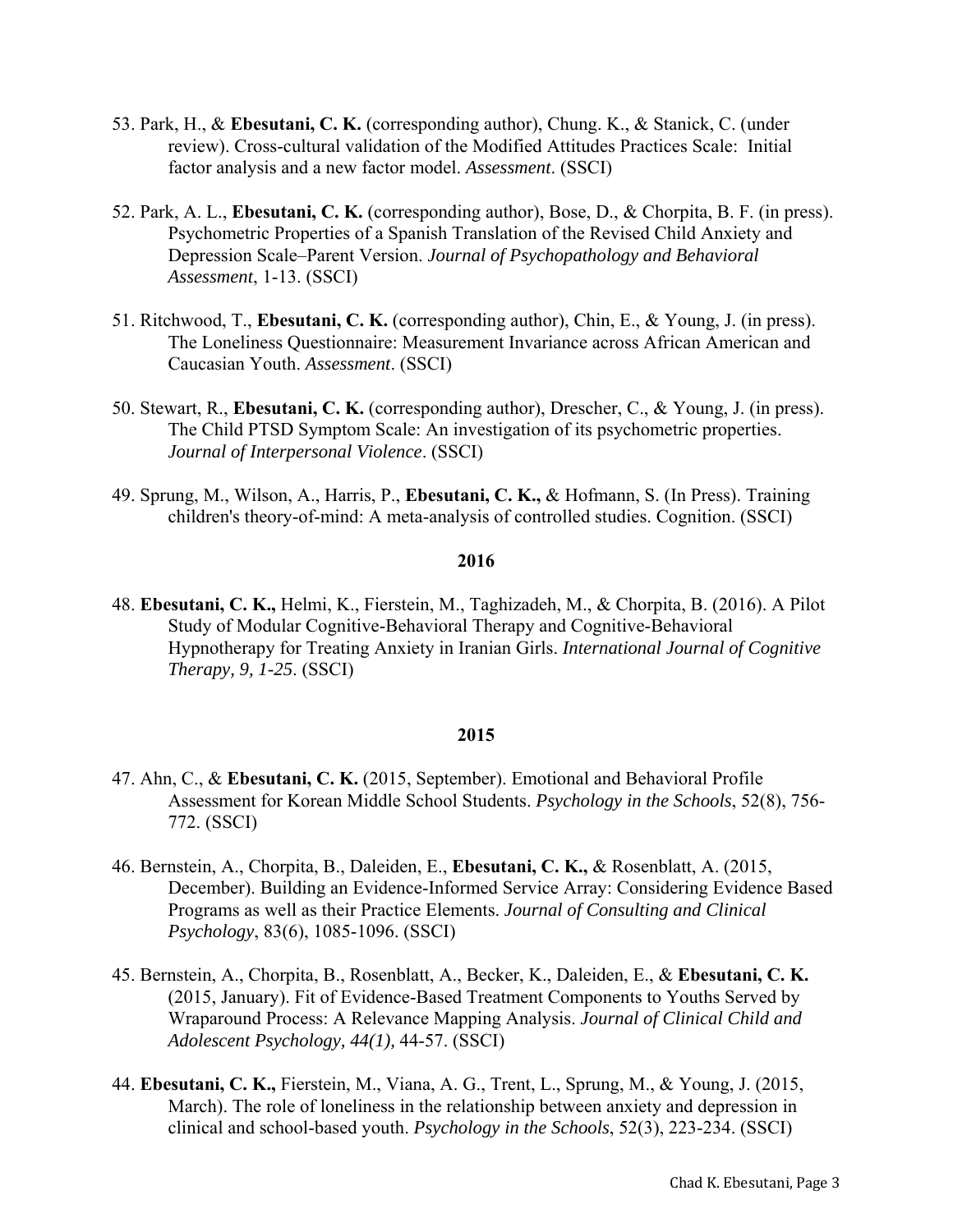- 43. **Ebesutani, C. K.,** Tottenham, N., & Chorpita, B. (2015, December). The Revised Child Anxiety and Depression Scale - Parent Version: Extended applicability and validity for use with younger youth and children with histories of early-life caregiver neglect. *Journal of Psychopathology and Behavioral Assessment,* 37(4), 705-718. (SSCI)
- 42. Olatunji, B. O., Cox, R., **Ebesutani, C. K.,** & Wall, D. (2015, June). Self-harm history predicts resistance to inpatient treatment of body shape aversion in women with eating disorders: The role of negative affect. *Journal of Psychiatric Research*, 65, 37-46. (SSCI)
- 41. Olatunji, B. O., **Ebesutani, C. K.,** & Kim, E. (2015, March). Examination of a bifactor model of the Three Domains of Disgust Scale: Specificity in relation to obsessivecompulsive symptoms. *Psychological Assessment*, 27(1), 102-113. (SSCI)
- 40. Olatunji, B., **Ebesutani, C. K.,** & Reise, S. (2015, April). A Bifactor Model of Disgust Proneness: Examination of the Disgust Emotion Scale. *Assessment*, 22(2) 248-262. (SSCI)
- 39. Seo, W., **Ebesutani, C. K.,** Kim, M., & Lee, T. (2015, December). A Validation Study of the Cyberbullying Scale-Korean Version. *The Korean Journal of Health Psychology (*한국심리학회지*:* 건강*)*, 20(4), 839-854.
- 38. Seo, W., Kim, M., Kim, J., Ebesutani, C., & Jo, I. (2015, December). The mediating effects of self-efficacy in the relationship between loneliness and social media addiction. *The Korean Journal of Woman Psychology (*한국심리학회지*:* 여성*)*, 20(4), 443-458.
- 37. Sprung, M., Münch, H., Harris, P., **Ebesutani, C. K.,** & Hofmann, S. (2015, September). Children's emotion understanding: A meta-analysis of training studies. *Developmental Review*. (SSCI)
- 36. Viar-Paxton, M., **Ebesutani, C.K.,** Kim, E. H., Ollendick, T., Young, J., & Olatunji, B. O. (2015, September). Development and initial validation of the child disgust scale. *Psychological Assessment*, 27(3), 1082-1096. (SSCI)

- 35. Ahn, C. M., **Ebesutani, C. K.,** & Kamphaus, R. W. (2014, July). A Psychometric Analysis and Standardization of the Behavior Assessment System for Children-2, Self-Report of Personality, College Version, Among a Korean Sample. *Measurement and Evaluation in Counseling and Development*, 47(3), 226-244. (SSCI)
- 34. Ahn, C., & **Ebesutani, C. K.,** & Kamphaus, R. (2014, June). A Psychometric Analysis and Standardization of the Behavior Assessment System for Children-2, Self-Report of Personality, Child Version Among a Korean Sample. *School Psychology Quarterly*, 29(2), 198-212. (SSCI)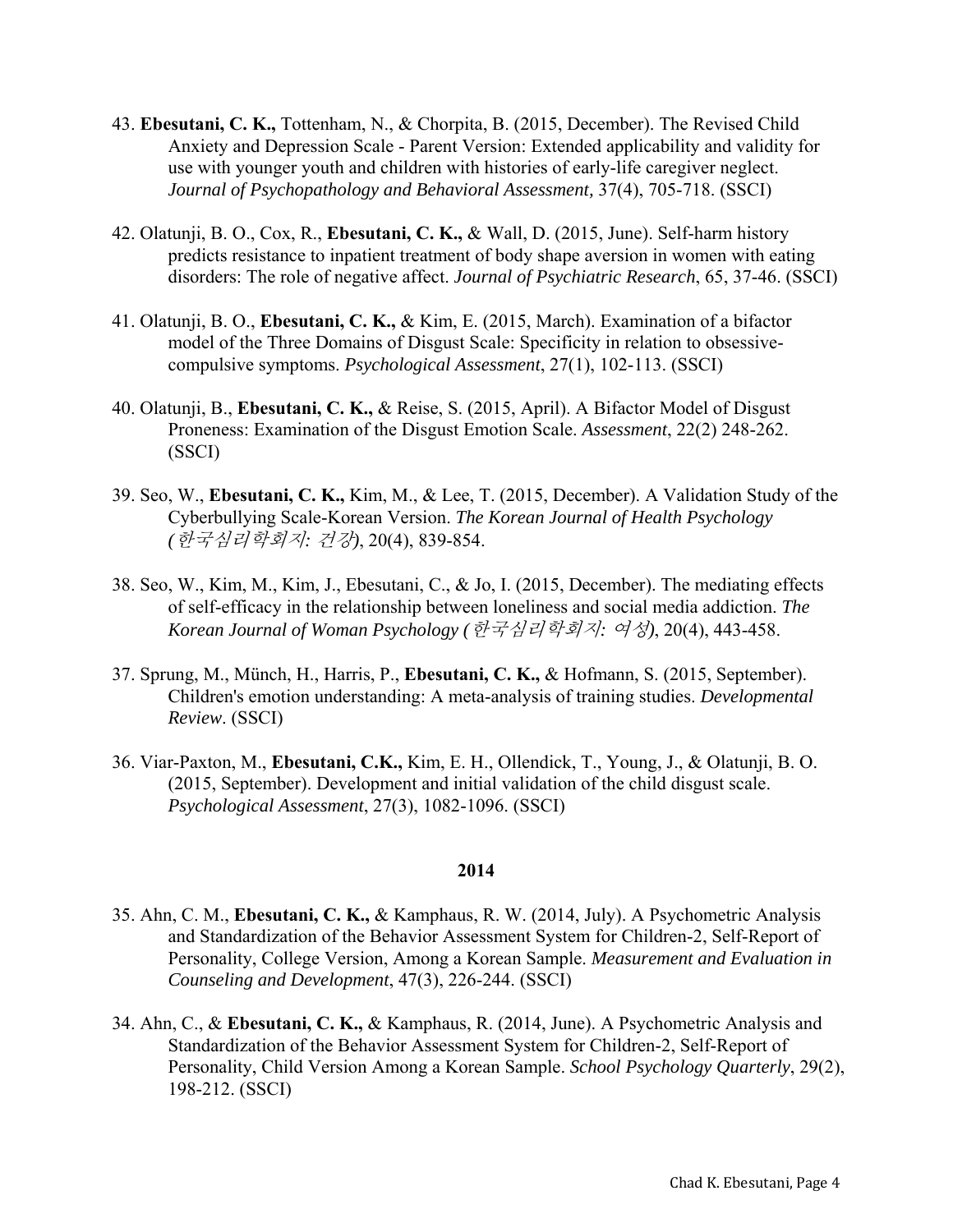- 33. **Ebesutani, C. K.,** & Choi, S. (2014, March). The Validation of the Korean Version of the Knowledge of Evidence-based Services Questionnaire. *Korean Journal of Health Psychology (*한국심리학회지*:* 건강*)*, 19(1), 119-146.
- 32. **Ebesutani, C. K.,** Kim, J., & Young, J. (2014, December). The Role of Violence Exposure and Negative Affect in Understanding Child and Adolescent Aggression. *Child Psychiatry and Human Development*, 45, 736-745 (SSCI)
- 31. **Ebesutani, C. K.,** McLeish, A. C., Luberto, C. M., Young, J., & Maack, D. J. (2014, September). A bifactor model of anxiety sensitivity: Analysis of the Anxiety Sensitivity Index-3. *Journal of Psychopathology and Behavioral Assessment*, 36(3), 452-464. (SSCI)
- 30. **Ebesutani, C. K.,** & Shin, S. (2014, November). Knowledge, attitudes, and usage of evidence-based assessment and treatment practices in the Korean mental health system: Current status and future directions. *The Korean Journal of Clinical Psychology (*한국심리학회지*:* 임상*),* 33(4), 875-901.
- 29. Lee, B., **Ebesutani, C. K.,** Kolivoski, K…. & Barth, R. (2014, May). Program and Practice Elements for Placement Prevention: A Review of Interventions and their Effectiveness in Promoting Home-Based Care. *American Journal of Orthopsychiatry*, 84(3), 244-256. (SSCI)
- 28. Olatunji, B., **Ebesutani, C. K.,** Haidt, J., & Sawchuk, C. N. (2014, July). Specificity of Disgust Domains in the Prediction of Contamination Anxiety and Avoidance: A Multimodal Examination. *Behavior Therapy,* 45(4), 469-481. (SSCI)
- 27. Takishima-Lacasa, J., Higa-McMillan, C., **Ebesutani, C. K.,** Smith, R., & Chorpita, B. (2014, December). Self-consciousness and anxiety in youth: The revised selfconsciousness scales of children. *Psychological Assessment*, 26(4), 1292-1306. (SSCI)
- 26. Stewart, R. W., Drescher, C. F., Maack, D. J., **Ebesutani, C. K.,** & Young, J. (2014, August). The development and psychometric investigation of the Cyberbullying Scale. *Journal of Interpersonal Violence*, 29(12), 2218-2238. (SSCI)

- 25. Chin, E., **Ebesutani, C. K.,** & Young, J. (2013, June). Application of the Tripartite Model to a Complicated Sample of Residential Youth with Externalizing Problems. *Child Psychiatry & Human Development*, 44(3), 469–478. (SSCI)
- 24. Chung, K., **Ebesutani, C. K.** (*corresponding author*), Bang, H., Kim, J., Chorpita, B., Weisz, J., Suh, D., & Byun, H. (2013, June). Cross-cultural differences in parental reporting styles between Korea and the US: Relationship between parenting stress and youth problem behaviors. *Child Psychiatry and Human Development,* 44(3), 460-468. (SSCI)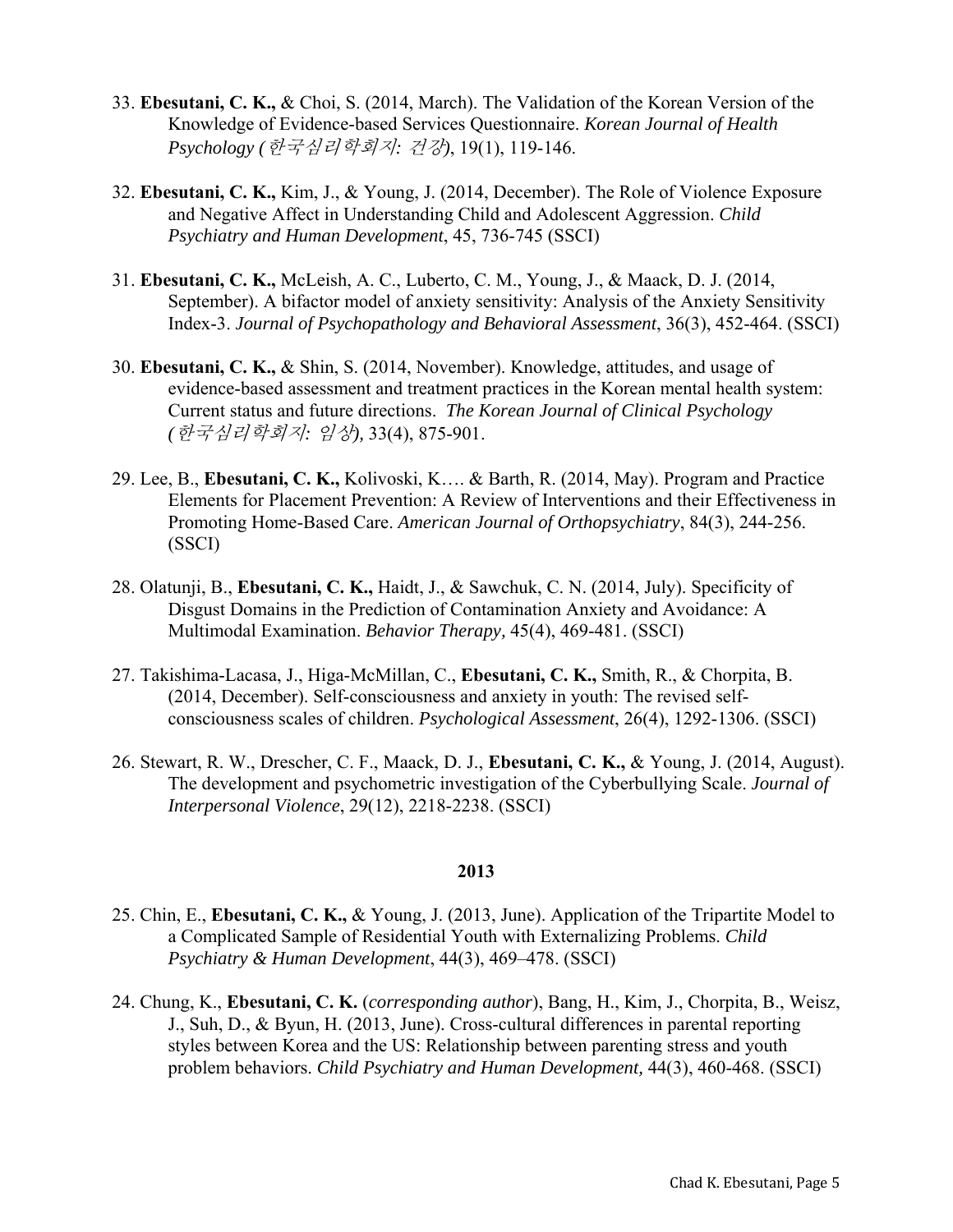- 23. **Ebesutani, C. K.**, & Kim, M. (2013, December). A Review of Music and Art Therapy Studies: A lack of systematic research designs. *The Korean Journal of Health Psychology (*한국심리학회지*:* 건강*)*, 18(4), 589 – 602.
- 22. Kim, J., **Ebesutani, C. K.,** Young, J., & Olatunji, B. (2013, September). Factor Structure of the Disgust Scale - Revised in an Adolescent Sample. *Assessment*, 20(5), 620-631. (SSCI)
- 21. Price, M., Higa-McMillan, C., **Ebesutani, C. K.,** Okamura, K., Nakamura, B., Chorpita, B., & Weisz, J. (2013, November). Symptom differentiation of anxiety and depression across youth development and clinic-referred/nonreferred samples: An examination of competing factor structures of the Child Behavior Checklist DSM-oriented scales. *Development and Psychopathology,* 25(4pt1), 1005-1015. (SSCI)
- 20. Trent, L., Buchanan, E., **Ebesutani, C. K.,** Ale, C., Heiden, L., Hight, T., Damon, J., & Young, J. (2013, April). A measurement invariance examination of the Revised Child Anxiety and Depression Scale in a Southern sample: Differential item functioning between African-American and Caucasian youth. *Assessment*, 20(2), 175-187. (SSCI)

- 19. **Ebesutani, C. K.,** Bernstein, A., Chorpita, B., & Weisz, J. (2012, March). A transportable assessment protocol for prescribing youth psychosocial treatments in "real world" settings: Reducing assessment burden via self-report scales. *Psychological Assessment*, 24(1), 141–155. (SSCI)
- 18. **Ebesutani, C. K.,** Drescher, C., Reise, S., Heiden, L., Hight, T., Damon, J., & Young, J. (2012, July). The Loneliness Questionnaire-Short Version: An evaluation of reverseworded and non-reverse-worded items via item response theory. *Journal of Personality Assessment*, 94(4), 427 - 437. (SSCI)
- 17. **Ebesutani, C. K.,** Drescher, C., Reise, S., Heiden, L., Hight, T., Damon, J., & Young, J. (2012, March). The importance of modeling method effects: Resolving the (uni) dimensionality of the Loneliness Questionnaire. *Journal of Personality Assessment*, 94(2), 186–195. (SSCI)
- 16. **Ebesutani, C. K.,** Regan, J., Smith, A., Reise, S., Higa-McMillan, C., & Chorpita, B. (2012, June). The 10-item Positive and Negative Affect Schedule for Children, child and parent shortened versions: Application of item response theory for more efficient assessment. *Journal of Psychopathology and Behavioral Assessment*, 34(2), 191-203*.* (SSCI)
- 15. **Ebesutani, C. K.,** Reise, S., Chorpita, B., Ale, C., Regan, J., Young, J., Higa-McMillan, C., & Weisz, J. (2012, December). The Revised Child Anxiety and Depression Scale - short version: Scale reduction via exploratory bifactor modeling of the broad anxiety factor. *Psychological Assessment*, 24(4), 833-845. (SSCI)
- 14. Francis, S., **Ebesutani, C,** & Chorpita, B. (2012, December). Differences in levels of functional impairment and rates of serious emotional disturbance between youth with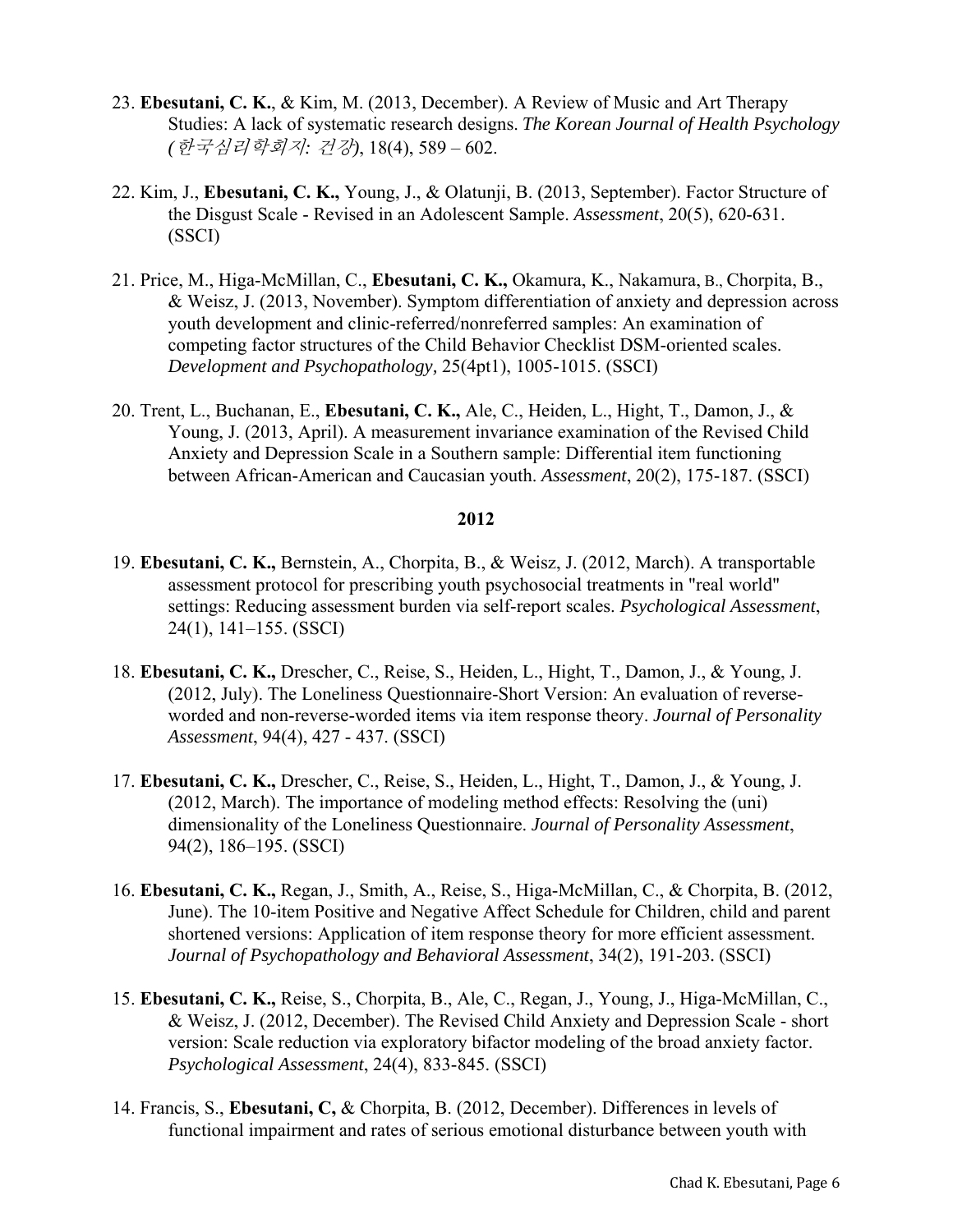internalizing and externalizing disorders when using the CAFAS or GAF to Assess Functional Impairment. *Journal of Emotional and Behavioral Disorders,* 20(4), 226-240. (SSCI)

- 13. Kim, J., **Ebesutani, C. K.,** Wall, D., & Olatunji, B. (2012, January). Depression Mediates the Relationship Between Obsessive-Compulsive Symptoms and Eating Disorder Symptoms in an Inpatient Sample. *Journal of Obsessive-Compulsive and Related Disorders*, 1(1), 62-68.
- 12. Olatunji, B., **Ebesutani, C. K.,** Sawchuk, C., McKay, D., Lohr, J., & Kleinknecht, R. (2012, September). Development and initial validation of the Medical Fear Survey-Short Version. *Assessment*, 19(3), 318-336. (SSCI)
- 11. Viana, A., **Ebesutani, C. K.,** Young, J., Tull, M., & Gratz, K. (2012, December). Childhood exposure to parental threatening behaviors and anxiety symptoms in a sample of young adults: The mediating role of cognitive biases. *Cognitive Therapy and Research*, 36(6), 670-680. (SSCI)

- 10. Chorpita, B., Daleiden, E., **Ebesutani, C. K.,** Young, J., Becker, K., Nakamura, B., ... Starace, N. (2011, June). Evidence Based Treatments for Children and Adolescents: An Updated Review of Indicators of Efficacy and Effectiveness. *Clinical Psychology: Science and Practice,* 18(2), 154-172. (SSCI)
- 9. **Ebesutani, C. K.,** Ale, C., Luebbe, A., Viana, A., & Young, J. (2011, September). A Practical Guide for Implementing Evidence-Based Assessment in a Psychiatric Residential Treatment Facility: Translating Theory into Practice. *Residential Treatment for Children and Youth,* 28(3), 211-231.
- 8. **Ebesutani, C. K.,** Bernstein, A., Martinez, J., Chorpita, B., & Weisz, J. (2011, March). The Youth Self Report: Applicability and validity across younger and older youths. *Journal of Clinical Child and Adolescent Psychology*, 40(2), 338-346. (SSCI)
- 7. **Ebesutani, C. K.,** Chorpita, B., Higa-McMillan, C., Nakamura, B., Regan, J., & Lynch, R. (2011, February). A psychometric analysis of the Revised Child Anxiety and Depression Scale - parent version in a school sample. *Journal of Abnormal Child Psychology*, 39(2), 173-185. (SSCI)
- 6. **Ebesutani, C. K.**, Okamura, K., Higa-McMillan, C., & Chorpita, B. (2011, June). A Psychometric analysis of the Positive and Negative Affect Schedule for Children - Parent Version in a school sample. *Psychological Assessment,* 23(2), 406-416. (SSCI)
- 5. **Ebesutani, C. K.**, Smith, A., Bernstein, A., Chorpita, B., Higa-McMillan, C., & Nakamura, B. (2011, September). A bifactor model of negative affectivity: Fear and distress components among younger and older youth. *Psychological Assessment*, 23(3), 679-691. (SSCI)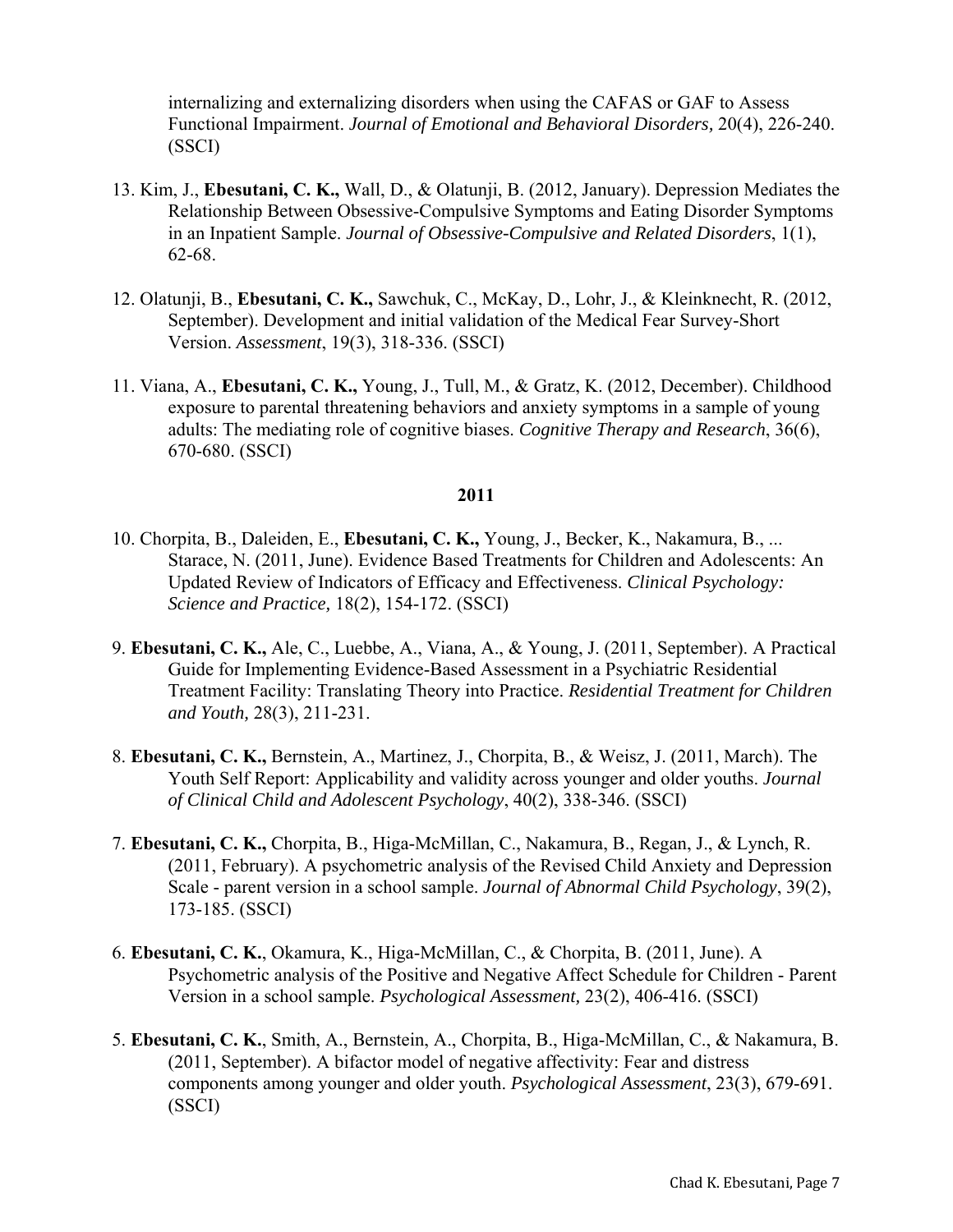4. Olatunji, B., **Ebesutani, C. K.,** David, B., Fan, Q, & McGrath, P. (2011, October). Disgust proneness and obsessive-compulsive symptoms in a clinical sample: Structural differentiation from negative affect. *Journal of Anxiety Disorders*, 25(7), 932-938. (SSCI)

### **2010**

- 3. **Ebesutani, C. K.,** Bernstein, A., Nakamura, B., Chorpita, B., Higa-McMillan, C., & Weisz, J. (2010, September). Concurrent validity of the Child Behavior Checklist DSM-oriented scales: Correspondence with *DSM* diagnoses and comparison to syndrome scales. *Journal of Psychopathology and Behavioral Assessment,* 32(3), 373-384. (SSCI)
- 2. **Ebesutani, C. K.**, Bernstein, A., Nakamura, B., Chorpita, B., & Weisz, J. (2010, February). A psychometric analysis of the Revised Child Anxiety and Depression Scale - parent version in a clinical sample. *Journal of Abnormal Child Psychology*, 38(2), 249-260. (SSCI)

### **2009**

1. Nakamura, B., **Ebesutani, C. K.,** Bernstein, A., & Chorpita, B. (2009, September). A Psychometric Analysis of the Child Behavior Checklist DSM-Oriented Scales. *Journal of Psychopathology and Behavioral Assessment*, 31(3), 178-189. (SSCI)

### **BOOK CHAPTERS**

Higa-McMillan, C., & **Ebesutani, C. K.** (2011). The Etiology of Social Anxiety Disorder in Adolescents and Young Adults. In C. A. Alfano & D. C. Beidel (Eds.), *Social anxiety disorder in adolescents and young adults: Translating developmental science into practice (pp. 29-51).* Washington, DC: American Psychological Association.

## **POSTER PRESENTATIONS**

- 59. Bose, D., Park, A., **Ebesutani, C. K.,** & Chorpita, B. (2015, November). Psychometric properties of the Revised Child Anxiety and Depression Scale - Parent version in a Spanish sample. Poster presented at the annual convention for the Association of Behavioral and Cognitive Therapy, Chicago, USA.
- 58. Cox, R., **Ebesutani, C. K.,** & Olatunji, B. (2015, November). Linking Poor Sleep Quality and Maladaptive Repetitive Thoughts: The Mediating Role of Executive Function. Poster presented at the annual convention for the Association of Behavioral and Cognitive Therapy, Chicago, USA.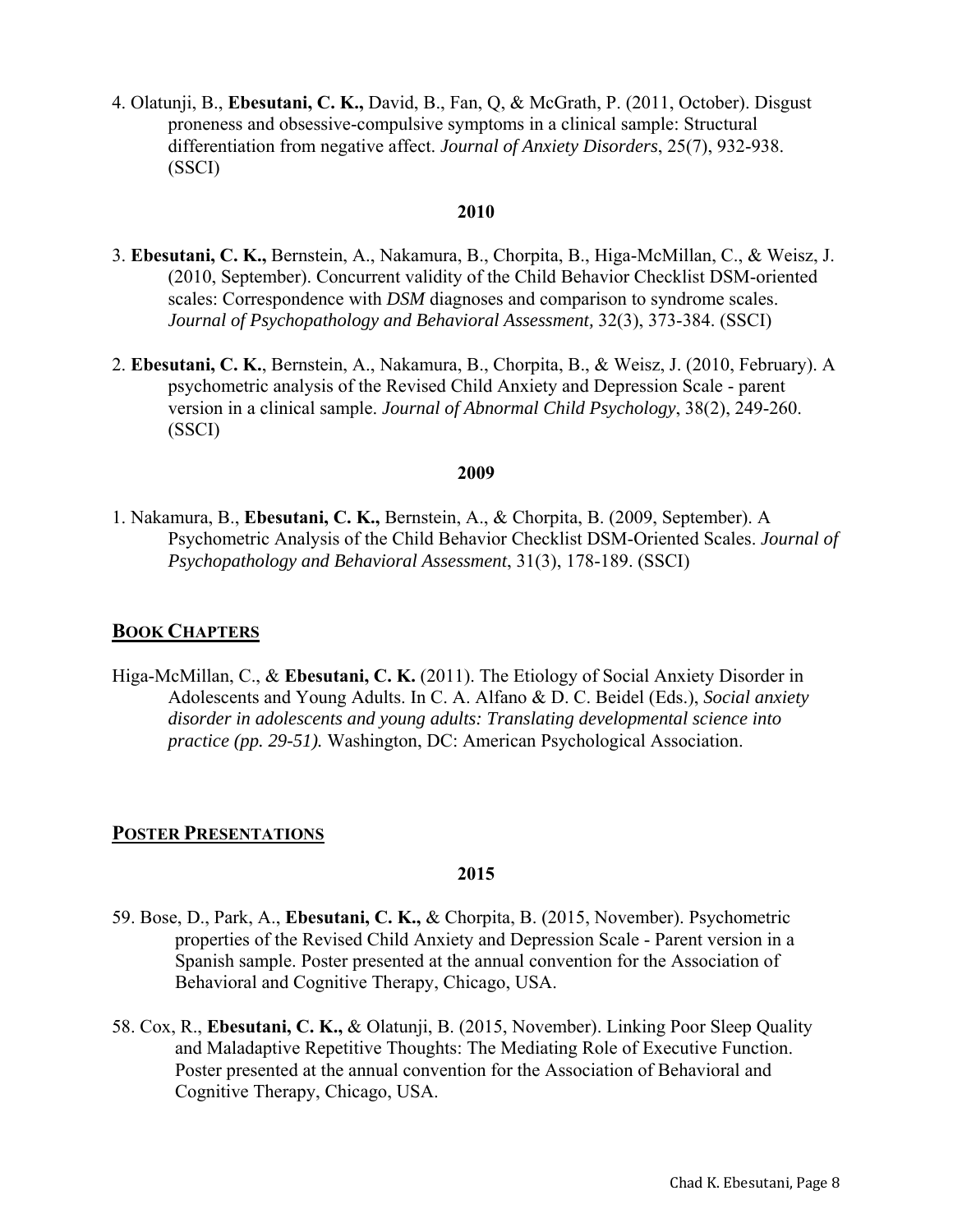- 57. Kim, M., **Ebesutani, C.K.,** Higa-McMillan, C., Chorpita, B., Kim, S., Jeong, B. (2015, October). Confirmatory Factor Analysis of the Positive and Negative Affect Schedule for Children: Method Effects. Poster submitted for presentation at the annual meeting of the Korean Clinical Psychology Association, Ilsan, South Korea.
- 56. Seo, W., **Ebesutani, C.K.,** Kim, M., Kim, J., Lee, T., Kim, M., Shin, S., & Hwang, J. (2015, October). A Psychometrics Study of the Cyberbullying Scale-Korean Version. Symposium presentation at the fall conference of the Korean Clinical Psychological Association, Ilsan, South Korea.
- 55. Seo, W., **Ebesutani, C.K.,** Kim, M., Kim, J., & Ahn, S. (2015, October). Current Status and Needed Future Directions for Exploratory Factor Analysis Research: Remaining Limitations in the Field of Psychology. Poster presented at the fall conference of the Korean Clinical psychological Association, Ilsan, South Korea.
- 54. Oh, J.G., **Ebesutani, C.K.,** Park, H.Y., & Choi, S.W. (2015, April). The Adaptation and Validation of the Hypomanic Personality Scale. Poster presented at the annual meeting of the Korean Clinical Psychology Association, Busan, South Korea.
- 53. Park, H., Kim, M., Han, J., Chung, K., Stanick, C., & **Ebesutani, C.K.** (2015, April). Crosscultural validation of the Modified Attitudes Practices Scale: A new factor model. Poster presented at the annual meeting of the Korean Clinical Psychology Association, Busan, South Korea.
- 52. Seo, W., Kim, M., Kim, J., Jo, I., **Ebesutani, C.K.,** & Jo, C. (2015) The Mediating Effects Of Self-efficacy In The Relationship Between Loneliness And SNS Addiction. Poster submitted for presentation at the annual meeting of the American Psychological Association, Busan, South Korea.
- 51. Seo, W., Kim, M., Jo, C., Jo, I., Kim, M., Kim, J., & **Ebesutani, C.K.** (2015). The Relationship Between Loneliness and Depression: The Mediating Effects of Rumination and Acceptance. Poster submitted for presentation at the spring conference of the Korean Health Psychological Association, Busan, South Korea.

- 50. Flores, N., Okamura, K., Nakamura B., **Ebesutani, C. K.,** Higa-McMillan, C., & Chorpita, B., (2014, November). A psychometric evaluation of the parent-report brief problem checklist items in a large community sample. Poster presented at the meeting of the Association for Behavioral and Cognitive Therapies, Philadelphia, PA.
- 49. Higa-McMillan, C., **Ebesutani, C. K.,** & Borntrager, C. (2014, November). Development of a Measure of Attitudes Towards Specific Therapy Practices For Youth: Initial Psychometric Properties. Poster presented at the annual meeting of the Association for Behavioral and Cognitive Therapies.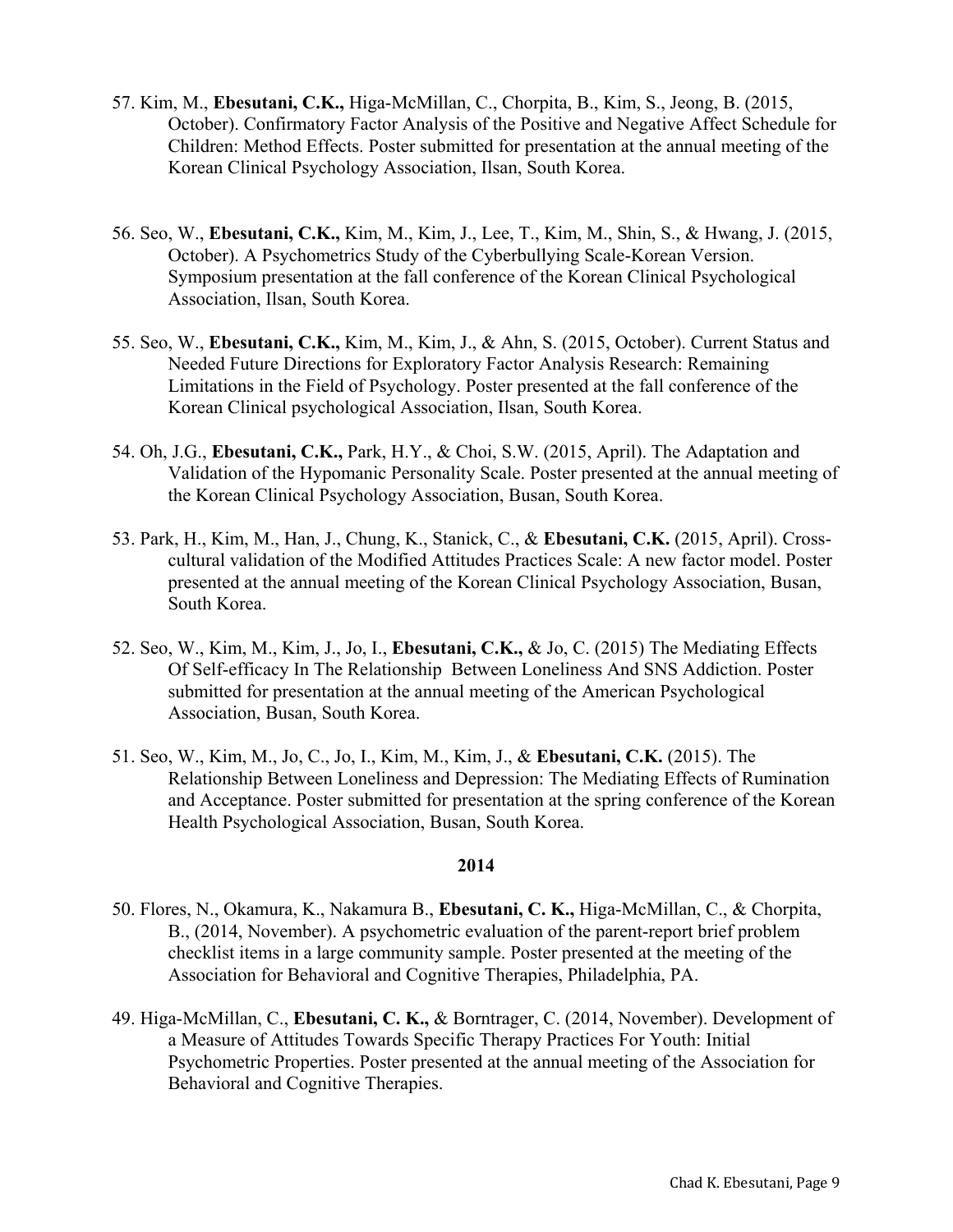- 48. Kim, S., Ahn, J., Kim, M., Kim, J., Tcha, J., & **Ebesutani, C. K.** (2014). The Effects of Mindfulness Meditation on Stress, Quality of Life and Subjective Well-Being in Breast Cancer Patients. Poster presented at 28th International Congress of Applied Psychology, Paris, France.
- 47. Kim, M., **Ebesutani, C. K.,** Kim, J., & Tcha, J. (2014). The Effectiveness of Mindfulness Meditation: A Meta Analytic Review of Korean Studies. Poster presented at 28th International Congress of Applied Psychology, Paris, France.
- 46. Kim, J.S., Kim, S.J., Park, Y.N., Kim, J.H., Kim, M.R.H., & **Ebesutani, C. K.** (2014). The effects of mindfulness meditation on suicidal ideation, depression, and subjective wellbeing in high school students with suicidal tendencies. Poster presented at the 48<sup>th</sup> annual Korean Conference on Health Psychology.
- 45. Lee, H.W., Kim, J.H., **Ebesutani, C. K.,** Lee, J.M., Yoo, J.H., & Kwon, Y.J. (2014). The effects of play-meditation program on main symptoms and emotional recognition ability in children with ADHD. Poster presented at the 48<sup>th</sup> annual Korean Conference on Health Psychology.
- 44. Maxwell, J., Higa-McMillan, C., **Ebesutani, C. K.,** Borntrager, C. (2014, November). Practitioner Characteristics Predict Attitudes Toward Therapy Strategies for Youth. Poster accepted for presentation at the Forty-Eighth Annual Convention of Association of Behavioral Cognitive Therapies, Philadelphia, PA.
- 43. Izmirian, S., Mah, A., Helmi, K., **Ebesutani, C. K.,** & Chorpita, B. (2014, November). Psychometric Properties of the Persian Version of the Revised Child Anxiety and Depression Scale and Revised Children's Manifest Anxiety Scale. Poster presented at the annual meeting of the Association for Behavioral and Cognitive Therapies.
- 42. Park, H. & **Ebesutani, C. K.** (2014, January). Assessment Tools for Counselor Education and Knowledge of Evidence-Based Practices. Poster presented at the 12th Annual Hawaii International Conference on Education, Honolulu, Hawaii.

- 41. Choi, E., Kim, J., Lee, H., Kim, J., Kim, M., & **Ebesutani, C. K.** (2013). The Effects of Mindfulness Meditation on Maladjusted Military Soldiers. *Journal of Korean Psychology Association*, Vol 2013(2), 129-129.
- 40. Hyun, S., **Ebesutani, C. K.,** & Oh, K. (2013). Different Symptom Expression of Depression across Caucasian and Korean Children. Poster presented at the American Psychological Association annual conference.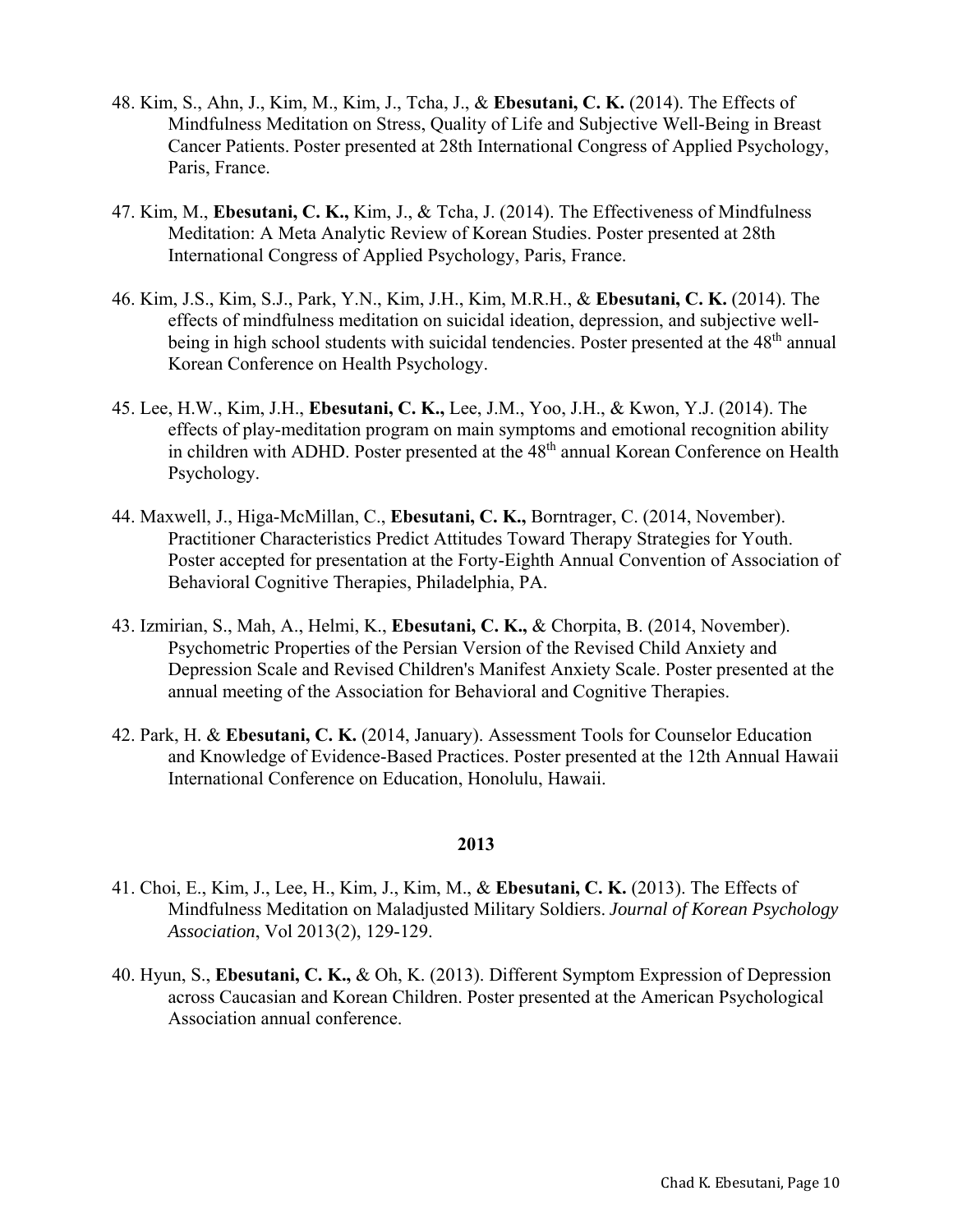- 39. Bell, D., Silk, J., Forbes, E.,..**Ebesutani, C. K.**, Young, J.,..& Hegarty, K. (2012). Positive Affect in Youth Depression: Understanding Risk and Potential for Intervention. Symposium presented at the annual meeting of the Association for Behavioral and Cognitive Therapies, National Harbor, Maryland.
- 38. Fierstein, M., Murray, L., **Ebesutani, C. K.,** Viana, A., & Young, J. (2012). Does Loneliness Mediate the Relationship between Anxiety and Depression in Children and Adolescents? Poster presented at the annual meeting of the Association for Behavioral and Cognitive Therapies, National Harbor, Maryland.
- 37. Langer, D., **Ebesutani, C. K.,** Bernstein, A., Chorpita, B., & Weisz, J. (2012). Predicting Treatment Content in Modular Therapy: Understanding the Relationships between Family Characteristics, Psychopathology, and Treatment Variability. Poster presented at the annual meeting of the Association for Behavioral and Cognitive Therapies, National Harbor, Maryland.
- 36. Nakamura, B., Becker, K., Daleiden, E.,…Bernstein, A., Chorpita, B., **Ebesutani, C. K.,** … Hayashi, K., & Southam-Gerow, M. (2012). Common Element Methodologies for Steering Youth Mental Health Dissemination and Implementation Efforts in Public-Sector Settings. Symposium presented at the annual meeting of the Association for Behavioral and Cognitive Therapies, National Harbor, Maryland.

- 35. Bernstein, A., Chorpita, B., Daleiden, E., & **Ebesutani, C. K.** (2011). How We Define Treatment Affects Efficiency and Coverage in Coordinating Evidence Based Practice: A Relevance Mapping Analysis. Symposium presented at the annual meeting of the Association for Behavioral and Cognitive Therapies, Toronto, Canada.
- 34. Chin, E., **Ebesutani, C. K.,** Buchanan, E., & Young, J. (2011). A preliminary examination: Applicability of the 21-item Depression, Anxiety, and Stress Scale (DASS-21) as a general measure of psychological distress. Poster presented at the annual meeting of the Association for Behavioral and Cognitive Therapies, Toronto, Canada.
- 33. Chin, E., **Ebesutani, C. K.,** & Young, J. (2011). Examining a temperamental reactivity-tostress approach with the tripartite model of anxiety and depression. Poster presented at the annual meeting of the Association for Behavioral and Cognitive Therapies, Toronto, Canada.
- 32. Drescher, C., **Ebesutani, C. K.,** Reise, S. Heiden, L., Hight, T., Damon, J., & Young, J. (2011). Examining the dimensionality of a loneliness scale for youth. Poster presented at the annual meeting of the Association for Behavioral and Cognitive Therapies, Canada.
- 31. Drescher, C., **Ebesutani, C. K.,** Reise, S. Heiden, L., Hight, T. L., Damon, J. D., & Young, J. (2011). Scale reduction of a loneliness scale using mokken analyses and IRT. Poster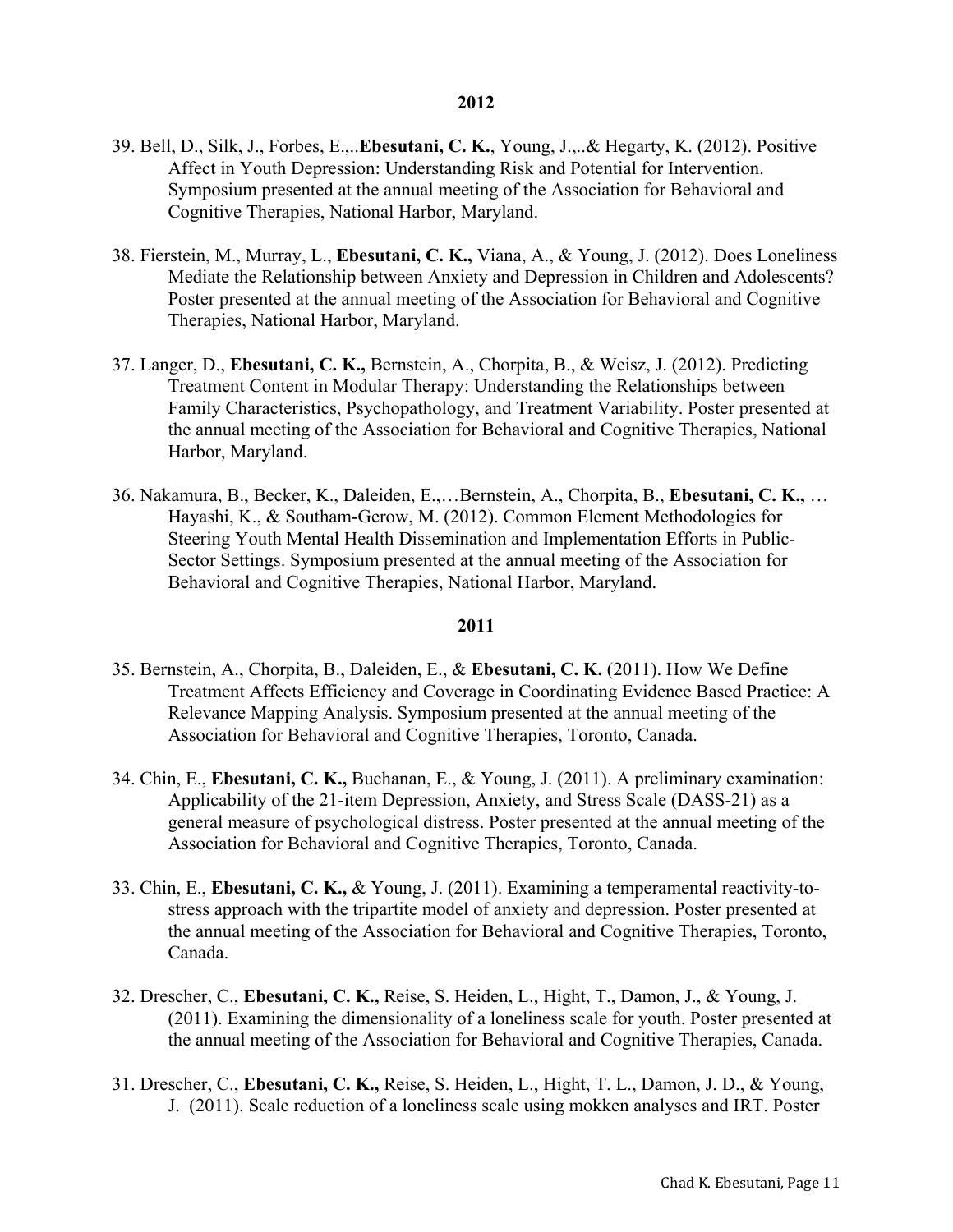presented at the annual meeting of the Association for Behavioral and Cognitive Therapies, Toronto, Canada.

- 30. **Ebesutani, C. K.,** Regan, J., Ale, C., Reise, S., Chorpita, B. F., Young, J., Higa-McMillan, C., & Weisz, J. (2011). The Revised Child Anxiety and Depression Scale - short version: Scale reduction via exploratory bifactor modeling of the broad anxiety factor. Poster presented at the annual meeting of the Association for Behavioral and Cognitive Therapies, Toronto, Canada.
- 29. Kim, E., **Ebesutani, C. K.,** & Young, J. (2011). Exposure to violence and related aggression. Poster presented at the annual meeting of the Association for Behavioral and Cognitive Therapies, Toronto, Canada.
- 28. Okamura, K., **Ebesutani, C. K.,** Bloom, R., Higa-McMillan, C., Nakamura, B., & Chorpita, B. (2011). Multiethnic differences in child anxiety and depression. Paper presented at the Forty-Fifth Annual Convention of the Association of Behavioral and Cognitive Therapies, Toronto, Canada.
- 27. Price, M., **Ebesutani, C. K.,** Higa-McMillan, C., Okamura, K., Nakamura, B., & Chorpita, B. (2011). Symptom differentiation for anxiety and depression. Poster presented at the presentation at the annual meeting of the Association for Behavioral and Cognitive Therapies, Toronto, Canada.
- 26. Ale, C., **Ebesutani, C. K.,** Heiden, L., Hight, T., Damon, J., & Young, J. (2011) Generalized Impairment as a Function of Social Anxiety in a Large Sample of 2nd-5th Graders. Poster presented at the annual meeting of the Anxiety Disorders Association of America, New Orleans, LA.
- 25. Ale, C., **Ebesutani, C. K.,** Hight, T., Damon, J., & Young, J. (2011) A Contextual Examination of the Effects of Experienced Violence on Youth Anxiety Symptoms. Poster presented at the annual meeting of the Anxiety Disorders Association of America, New Orleans, LA.

- 24. Bernstein, A., **Ebesutani, C. K.,** Chorpita, B. F., Daleiden, E. L., Nakamura, B. (2010). Mapping the Relevance of Evidence-Based Treatments to Real Service Populations. Poster presented at the 44th annual convention of the Association for Behavioral and Cognitive Therapies convention, San Francisco, CA.
- 23. **Ebesutani, C. K.,** Bernstein, A., Regan, J. Smith, A., Chorpita, B., & Weisz, J. (2010). "Real world" evidence based assessment strategies for treatment prescription. Poster presented at the 44<sup>th</sup> annual meeting of the Association for Behavioral and Cognitive Therapies, San Francisco, CA.
- 22. **Ebesutani, C. K.,** Regan, J., Smith, A., Kim, H., Reise, S., Chorpita, B., & Higa-McMillan, C. (2010). Comparison of the RCADS Anxiety Total scale and Generalized Anxiety scale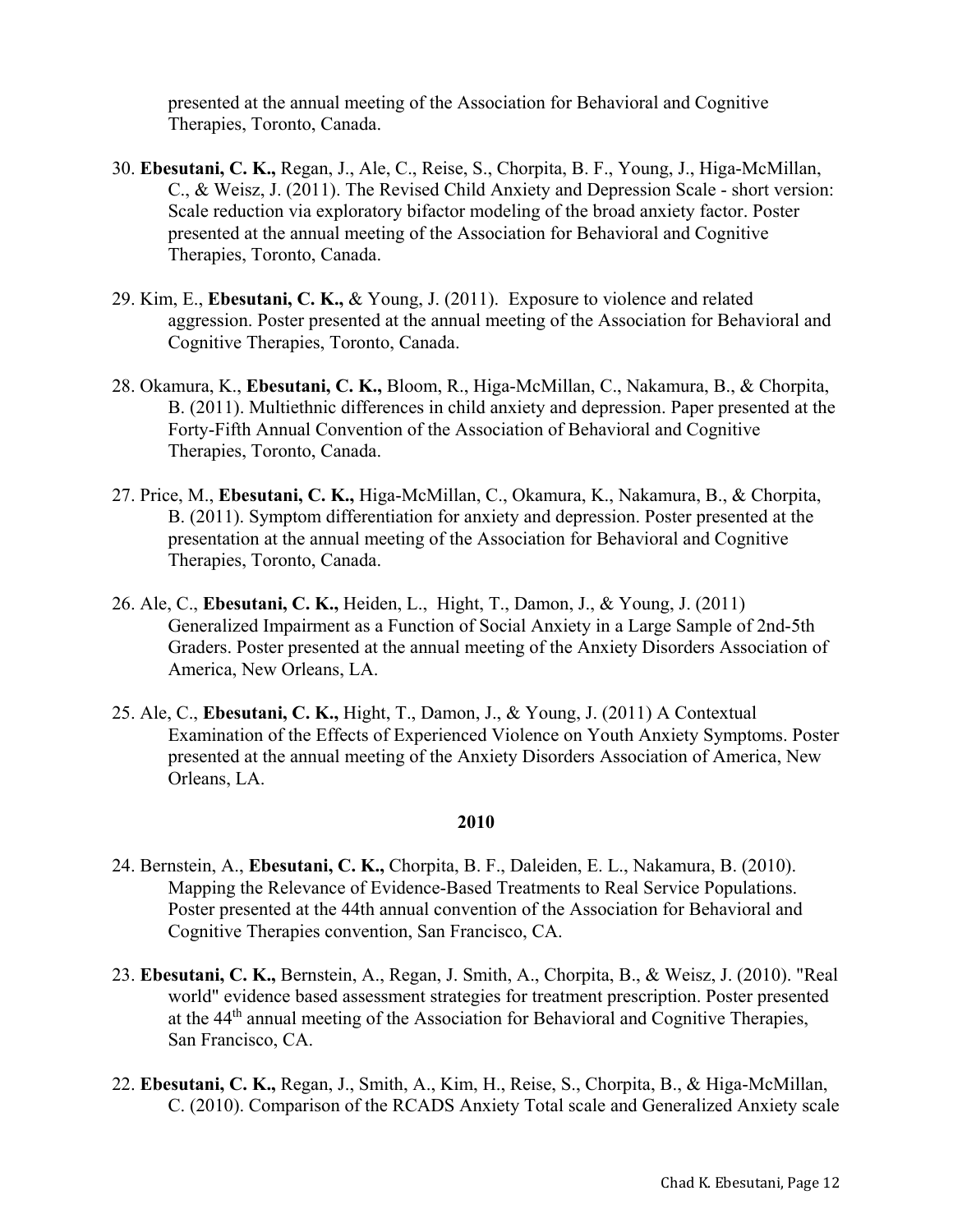in measuring the general factor of anxiety in youth. Poster presented at the  $44<sup>th</sup>$  annual meeting of the Association for Behavioral and Cognitive Therapies, San Francisco, CA.

- 21. **Ebesutani, C. K.,** Regan, J., Smith, A. M., Reise, S., Young, J., & Chorpita, B. (2010). Application of item response theory to the Revised Child Anxiety and Depression Scale. Poster presented at the 44<sup>th</sup> annual meeting of the Association for Behavioral and Cognitive Therapies, San Francisco, CA.
- 20. Regan, J., **Ebesutani, C. K.,** Smith, A., Tung, I., Reise, S., Chorpita, B., & Higa-McMillan, C. (2010). Application of item response theory to the Positive and Negative Affect Schedule for Children, child and parent versions. Poster presented at the 44<sup>th</sup> annual meeting of the Association for Behavioral and Cognitive Therapies, San Francisco, CA.
- 19. Chung, K., Bang, H., **Ebesutani, C. K.,** Kim, J., Suh, D., Chorpita, B., & Weisz, J. (2010) Cross-cultural differences in parental reporting styles: A comparison of reported parenting stress and youth internalizing and externalizing problems between Korea and the US. Poster presented at the annual convention of the World Congress of Cognitive and Behaviour Therapy.

- 18. Bernstein, A., **Ebesutani, C. K.,** Nakamura, B. J., Chorpita, B. F., & Daleiden, E. L. (2009). Minimizing Treatment Components While Maximizing Relevance of Evidence-Based Practices to Clinical Populations. Poster session presented at the 43<sup>rd</sup> annual meeting of the Association for Behavioral and Cognitive Therapies, New York, NY.
- 17. Bernstein, A., **Ebesutani, C. K.,** Nakamura, B., Chorpita, B., Higa-McMillan, C., & Weisz, J. (2009). Comparison of the Child Behavior Checklist DSM-Oriented and Syndrome Scales as predictors of clinical diagnoses. Poster session presented at the 43<sup>rd</sup> annual meeting of the Association for Behavioral and Cognitive Therapies, New York City, NY.
- 16. **Ebesutani, C. K.,** Bernstein, A., Okamura, K., Nakamura, B., Chorpita, B. F., Higa-McMillan, C., & Weisz, J. (2009). Factorial validity of the Youth Self-Report and Child Behavior Checklist DSM-oriented scales. Poster session presented at the 43<sup>rd</sup> annual meeting of the Association for Behavioral and Cognitive Therapies, New York City, NY.
- 15. **Ebesutani, C. K.,** Rodriguez, A., Pichler, E., Sharif, M., Reddy, R., Montes, T., Bernstein, A., Chorpita, B., & Weisz, J. (2009). A comparison of youth and parent reports on DSMoriented scales in predicting clinical diagnoses. Poster session presented at the 43rd annual meeting of the Association for Behavioral and Cognitive Therapies, New York City, NY.
- 14. Martinez, J., **Ebesutani, C. K.,** Bernstein, A., Chorpita, B. F., & Weisz, J. (2009). Predicting clinical diagnoses via the Youth Self-Report DSM-oriented and syndrome scales. Poster session presented at the 43<sup>rd</sup> annual meeting of the Association for Behavioral and Cognitive Therapies, New York City, NY.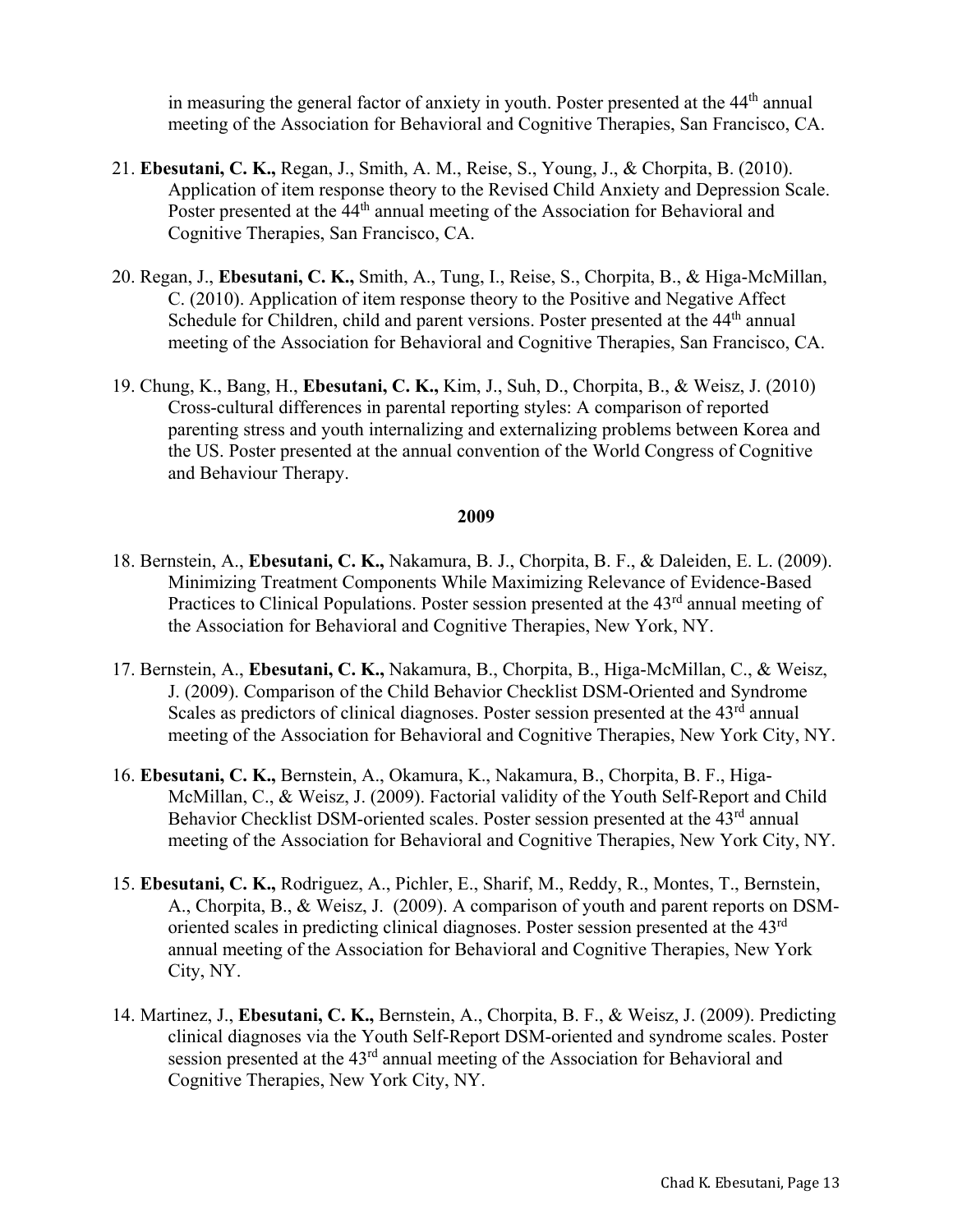13. Tolman, R., Mueller, C., Bernstein, A., **Ebesutani, C. K.,** Higa, C., Daleiden, E., Chorpita, B., & Pestle, S. (2009). Improvement for youth with disruptive behaviors provided evidence-based practices. Poster session presented at the 22<sup>nd</sup> Annual Research Conference, A System of Care for Children's Mental Health: Expanding the Research Base, Tampa, FL.

## **2008**

- 12. **Ebesutani, C. K.,** Bernstein, A., Nakamura, B., & Chorpita, B. F. (2008). Comparative evaluation of the CBCL syndrome and DSM-oriented scales. Poster session presented at the 42nd annual meeting of the Association for Behavioral and Cognitive Therapies, Orlando, FL.
- 11. **Ebesutani, C. K.,** Bernstein, A., Nakamura, B., & Chorpita, B. (2008). Measurement approaches to negative temperament: Evaluating affective markers. Poster session presented at the 42nd annual meeting of the Association for Behavioral and Cognitive Therapies, Orlando, FL.
- 10. **Ebesutani, C. K.,** Francis, S., & Chorpita, B. F. (2008). Assessing functional impairment along internalizing and externalizing domains. Poster session presented at the  $42<sup>nd</sup>$  annual meeting of the Association for Behavioral and Cognitive Therapies, Orlando, FL.
- 9. **Ebesutani, C. K.,** Stumpf, R., Higa-McMillan, C, & Chorpita, B. F. (2008). Psychometric evaluation of the Revised Child Anxiety and Depression Scale – parent version in school sample. Poster session presented at the  $42<sup>nd</sup>$  annual meeting of the Association for Behavioral and Cognitive Therapies, Orlando, FL.
- 8. Nakamura, B., **Ebesutani, C. K.,** Bernstein, A., & Chorpita, B. (2008). A psychometric analysis of the Child Behavior Checklist DSM-oriented scales. Poster session presented at the 42<sup>nd</sup> annual meeting of the Association for Behavioral and Cognitive Therapies, Orlando, FL.
- 7. Tolman, R., Mueller, C., Bernstein, A., **Ebesutani, C. K.,** Higa, C., Daleiden, E., Chorpita, B., & Pestle, S. (2008). Longitudinal analysis of treatment practices and youth outcomes in a complex system of care. Poster session presented at the  $20<sup>th</sup>$  annual convention of the Association for Psychological Science, Chicago, IL.

- 6. **Ebesutani, C. K.,** Higa. C. K., Nakamura B., Chorpita, B. F and Daleiden, E. (2007). Incremental validity of DSM-IV-TR criteria: Evaluation of youth reported functional impairment and symptom duration. Poster session presented at the 41st annual meeting of the Association for Behavioral and Cognitive Therapies, Philadelphia, PA.
- 5. **Ebesutani, C. K.,** Zhang, Y., Bernstein, A., Roy, C. & Chorpita, B. F. (2007). A psychometrics analysis of the parent version of the Revised Child Anxiety and Depression Scale. Poster session presented at the  $41<sup>st</sup>$  annual meeting of the Association for Behavioral and Cognitive Therapies, Philadelphia, PA.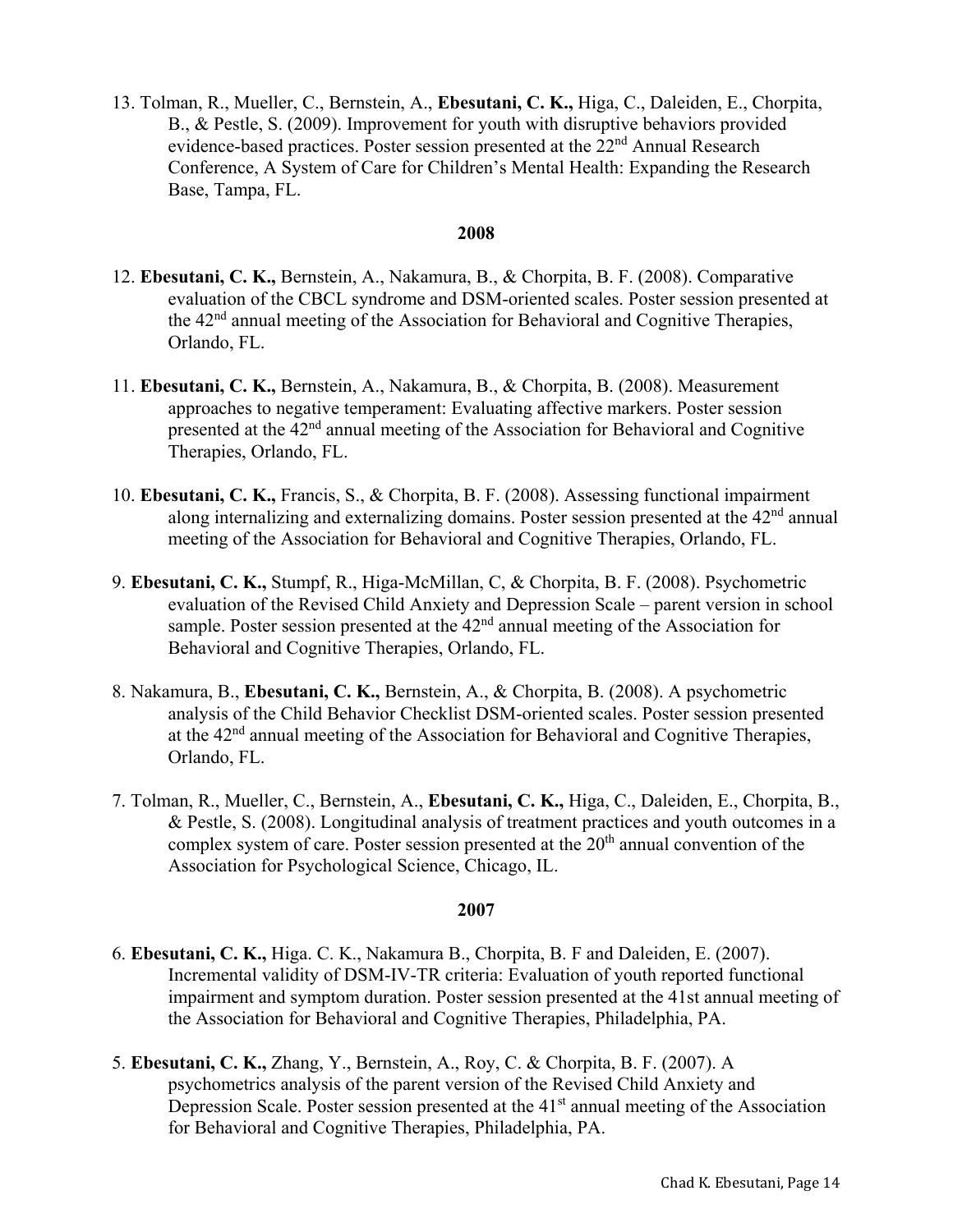4. Young, J., **Ebesutani, C. K.,** & Chorpita, B. (2007). Historical trends in assessment for randomized controlled trials in youth anxiety. Poster session presented at the 41<sup>st</sup> annual meeting of the Association for Behavioral and Cognitive Therapies, Philadelphia, PA.

### **2006**

3. Nakamura, B. J., Young, J., **Ebesutani, C. K.,** Becker, K, Chorpita, B., Daleiden, E. (2006). Examining inclusionary/exclusionary participant criteria for randomized controlled trials addressing child and adolescent anxiety. Poster session presented at the  $40<sup>th</sup>$  annual meeting of the Association for Behavioral and Cognitive Therapies, Chicago, IL.

### **2004**

2. Festa-Martino, E., **Ebesutani, C. K.** & Heindel, W.C. (2004, May). Phasic alerting and spatial orienting interact under peripheral but not central cuing conditions: Evidence for a selective enhancement of sensory processing. Vision Sciences Society.

### **2003**

1. Festa-Martino, E., **Ebesutani, C. K.,** Taylor, J.R. & Heindel, W.C. (2003, March). Phasic arousal selectively enhances sensory processing in exogenous orienting. Cognitive Neuroscience Society Meeting, New York, NY.

### **CONSULTING EDITOR**

Journal of Clinical Child and Adolescent Psychology

### **JOURNAL REVIEWER**

Anxiety, Stress, & Coping Annals of General Psychiatry Assessment Behavior Therapy Child: Care, Health & Development Cognitive Behaviour Therapy Cognitive and Behavioral Practice Cultural Diversity and Ethnic Minority Psychology European Child & Adolescent Psychiatry Journal of Abnormal Child Psychology Journal of Affective Disorders Journal of Anxiety Disorders Journal of Child and Family Studies Journal of Clinical Child and Adolescent Psychology Journal of Consulting and Clinical Psychology Journal of Experimental Psychopathology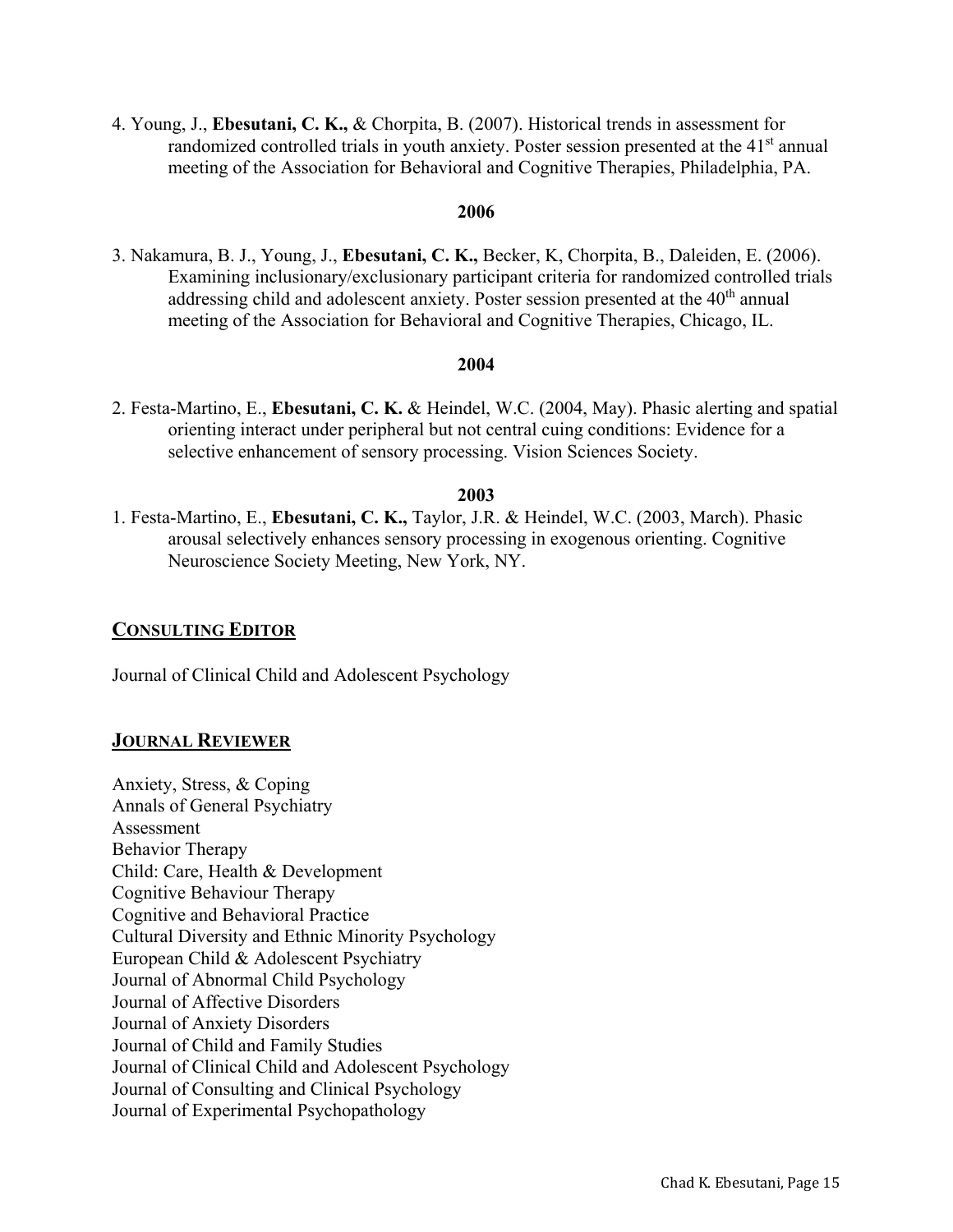Journal of Personality Assessment Journal of Psychopathology and Behavioral Assessment Psychological Assessment Quality of Life Research Social Psychiatry and Psychiatric Epidemiology

## **HONORS & AWARDS**

| 2015 | <b>Korean National Research Foundation</b>                                                                    |
|------|---------------------------------------------------------------------------------------------------------------|
|      | Development of a culture-based depression model for Korean, and Development and                               |
|      | Validation of a screening tool based on the model                                                             |
|      | Jongnam Kim, Ph.D., Principal Investigator                                                                    |
|      | Chad Ebesutani, Ph.D., Co-Investigator                                                                        |
|      | Soonmoon Lee, Ph.D., Co-Investigator                                                                          |
|      | Sungwon Choi, Ph.D., Co-Investigator                                                                          |
|      | Jungmin Chae, Ph.D., Co-Investigator                                                                          |
|      | Yoonkyung Choi, Ph.D., Co-Investigator                                                                        |
|      | Award period: 2015 - 2017                                                                                     |
|      | Total awarded: 196,000,000 won (approx. \$190,000)                                                            |
| 2014 | <b>Duksung Women's University Research Grant</b>                                                              |
|      | "The Utility of the Bifactor Model in Understanding Unique Components of Anxiety                              |
|      | Sensitivity: A Bifactor Analysis of the Anxiety Sensitivity Index-3 in a Korean                               |
|      | Sample"                                                                                                       |
| 2014 | <b>Korean Clinical Psychology Association</b>                                                                 |
|      | 50th Year Anniversary 'Excellent Research Study' Award                                                        |
| 2013 | <b>Duksung Women's University Research Grant</b>                                                              |
|      | "The Development and Validation of the Knowledge of Evidence Based Services"<br>Questionnaire-Korean Version" |
|      |                                                                                                               |
| 2013 | <b>Duksung Women's University Research Foundation</b>                                                         |
|      | "Assessment Tools for Counselor Education and Knowledge of Evidence-Based                                     |
|      | Practices"                                                                                                    |
| 2011 | <b>IDEAS Competition and Global Challenge Community Choice Award</b>                                          |
| 2010 | <b>Graduate Division and Quality of Graduate Education Conference Travel Grant</b>                            |
|      | University of California, Los Angeles                                                                         |
| 2009 | <b>UCLA Alliance for Graduate Education and the Professoriate</b>                                             |
|      | Sponsored by the National Science Foundation (NSF) grant                                                      |
| 2008 | <b>Graduate Division and Quality of Graduate Education Conference Travel Grant</b>                            |
|      | University of California, Los Angeles                                                                         |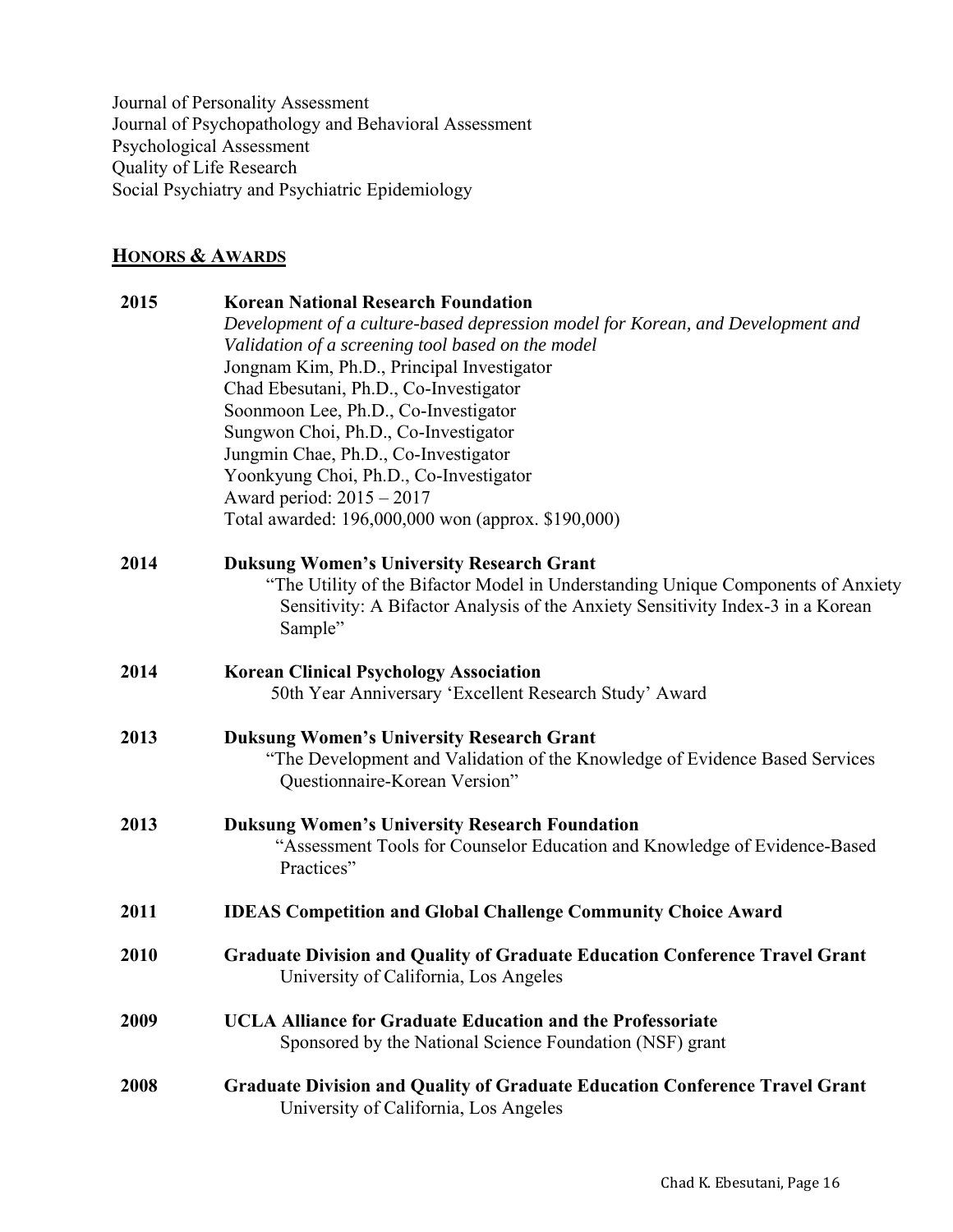| <b>Travel Fund, Grants and Awards Program, University of Hawaii</b>                                                                                              |
|------------------------------------------------------------------------------------------------------------------------------------------------------------------|
| Travel Fund, Grants and Awards Program, University of Hawaii                                                                                                     |
| <b>Brown University Harold Schlosberg Memorial Premium in Psychology Award</b><br>"Awarded annually to an outstanding student in the Senior Class in Psychology" |
| Phi Beta Kappa Society, Brown University                                                                                                                         |
| <b>Gates Millennium Scholar</b>                                                                                                                                  |
|                                                                                                                                                                  |

## **ADDITIONAL RESEARCH AND CONSULTATION POSITIONS**

### **Statistical Consultant**

*Mississippi Children's Home Services* 

Provide statistical consultation related to efforts between the Mississippi Children's Home Service (MCHS), University of Mississippi and the University of Mississippi Medical Center to provide thorough (long-term) assessment of residential youth (2012-present).

## **Research Consultant, Evidence-Based Psychosocial Interventions**

*PracticeWise Evidence-Based Services* 

Provide professional consultation for coding of published randomized controlled trials of youth psychosocial treatments to develop a comprehensive database summarizing the scientific literature regarding effective treatments for youth (2006-present).

## **Research Fellowship (Post-Doctoral Studies)**

*Yonsei University*  Seoul, Korea (2011 – 2013)

## **TEACHING EXPERIENCE**

## **COURSES TAUGHT**

### **Introduction to Psychology** (Undergraduate)

2015 Spring Semester, Duksung Women's University, Department of Psychology 2014 Fall Semester, Duksung Women's University, Department of Psychology 2014 Spring Semester, Duksung Women's University, Department of Psychology

2013 Spring Semester, Duksung Women's University, Department of Psychology

### **Abnormal Psychology** (Undergraduate)

2015 Spring Semester, Duksung Women's University, Department of Psychology 2014 Fall Semester, Duksung Women's University, Department of Psychology 2013 Spring Semester, Duksung Women's University, Department of Psychology 2013 Fall Semester, Duksung Women's University, Department of Psychology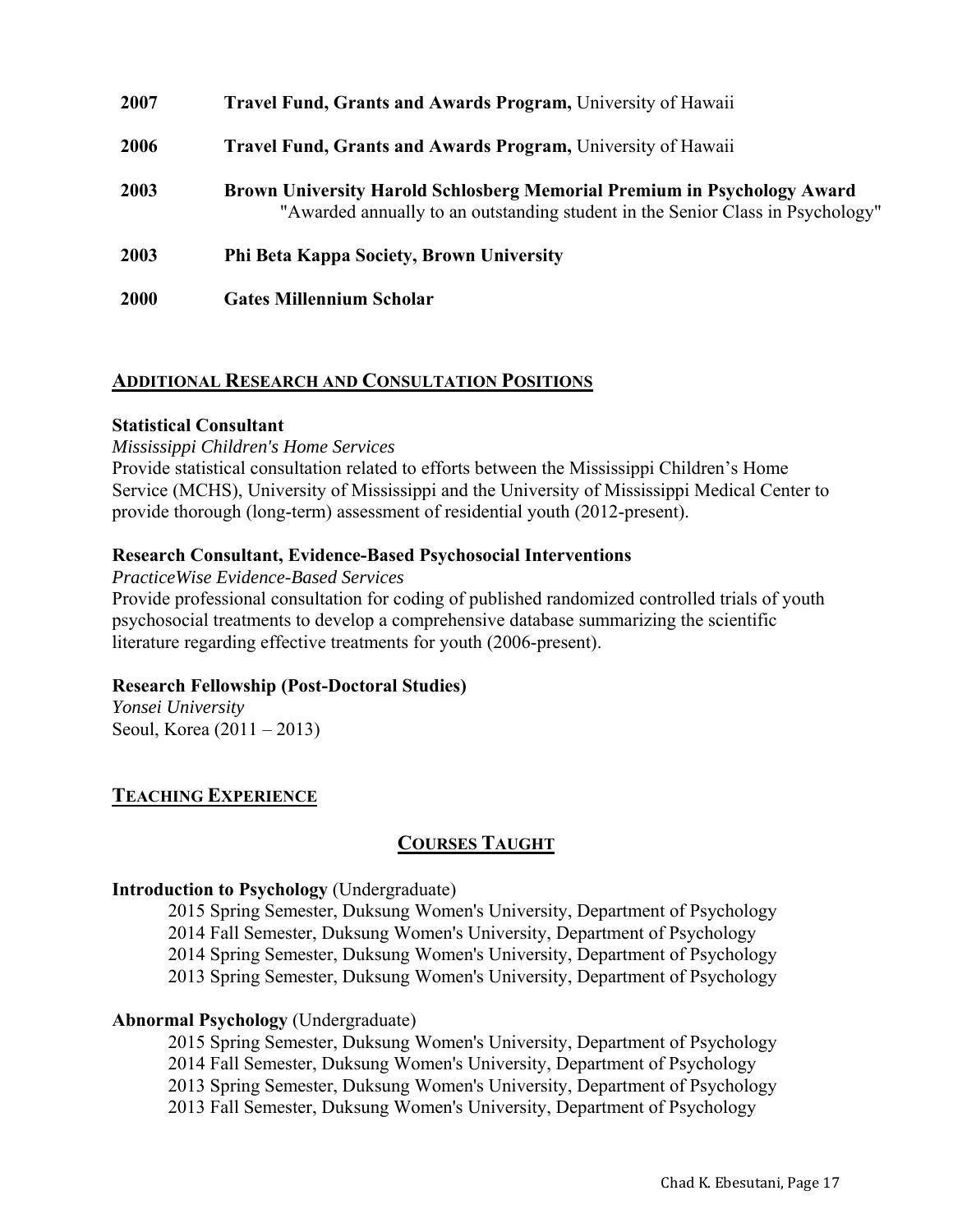### **Social Psychology** (Undergraduate)

2015 Spring Semester, Duksung Women's University, Department of Psychology

### **Learning Psychology** (Undergraduate)

2014 Fall Semester, Duksung Women's University, Department of Psychology

### **Psychological Assessment (Undergraduate)**

2015 Spring Semester, Duksung Women's University, Department of Psychology 2013 Spring Semester, Duksung Women's University, Department of Psychology

## **Factor Analysis and Structural Equation Modeling with MPLUS (Graduate)**

2015 Spring Semester, Duksung Women's University, Department of Psychology 2013 Fall Semester, Duksung Women's University, Department of Psychology

#### **Advanced Measurement Theory (Graduate)**

2014 Spring Semester, Duksung Women's University, Department of Psychology

## **INVITED TALKS, GUEST LECTURES AND PRESENTED WORKSHOPS**

## **2015 Radio Interview**

"Mental Health and Depression in Korea" Inside out Busan (December 2015)

## **2014 Course Guest Lecturer**

"Effective Communication Skills" Duksung Women's University, Department of Psychology (April 2014)

### **2013 Invited Speaker**

"Enhancing Mental Health Service Systems for Children and Families" University of Vienna, Austria, Invited Department Talk (December 2013)

### **2013 Invited Speaker**

"Increasing the Transportability of Evidence-Based Practices to Real-World Settings" University of Vienna, Austria, Invited Department Talk (December 2013)

## **2013 Course Guest Lecturer**

"Behavioral Treatments for Childhood Disruptive Behavior Disorders" Duksung Women's University, Department of Psychology (December 2013)

## **2013 Brown Bag Invited Speaker**

"Enhancing Mental Health Service Systems for Children and Families" Korea University, Invited Brown Bag Speaker (December 2013)

## **2013 Course Guest Lecturer**

"Evidence-Based Service Systems for Children and Families" Duksung Women's University, Department of Psychology (October 2013)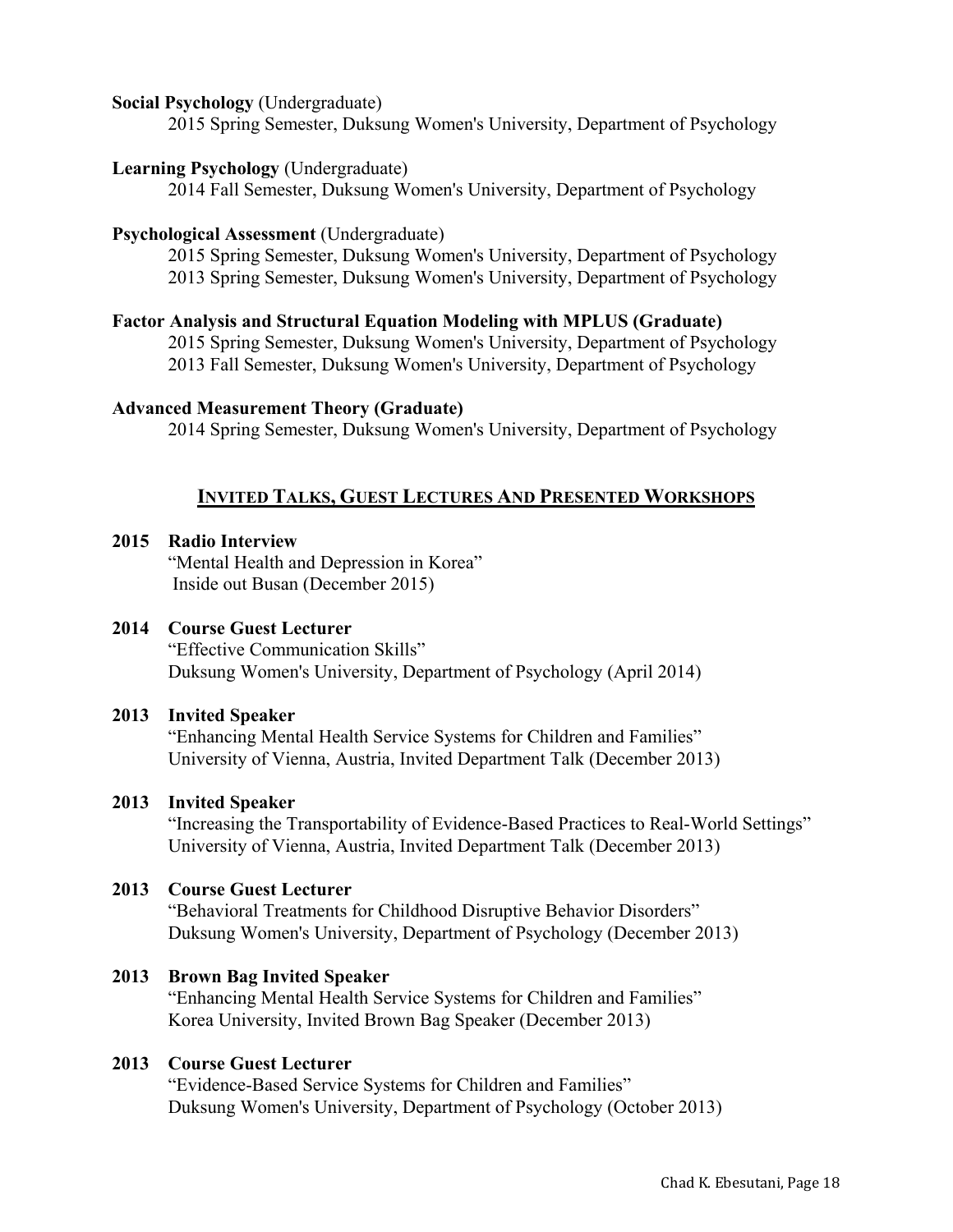## **2013 Research Colloquium Speaker**

"Evidence-based Practices for Children and Adolescents" Duksung Women's University, Department of Psychology (September 2013)

**2013 Conference Invited Speaker**  "Motivational Interviewing Techniques for Reducing Smoking Behavior" The 5<sup>th</sup> Asian Congress of Health Psychology (August 2013)

## **2013 Conference Invited Speaker**

"아동 청소년기 근거기반치료의 현실적 적용: Practicewise 소개" Korean Clinical Psychological Association Spring Conference (May 2013)

## **2013 Course Guest Lecturer**

 **"**Motivational Interviewing" Duksung Women's University, Department of Psychology (May 2013)

## **2012 Statistics Workshop Presenter**

 **"**How to Use Mplus for EFA, CFA, and SEM" Yonsei University, Department of Psychology (March 2012)

## **2011 Course Guest Lecturer**

"Evidence-based Treatments" Yonsei University, Department of Psychology (December 2011)

## **2011 Course Guest Lecturer**

"Motivational Interviewing Techniques" Yonsei University, Psychology Department (November 2011)

## **2011 Motivational Interviewing Workshop Presenter**

Trained therapists of a youth psychiatric residential treatment facilities in the use of Motivational Interviewing

## **CLINICAL EXPERIENCE & LICENSES**

| 2014 – Present | <b>Clinic Director</b><br>International Psychology Center, Seoul, Korea                          |
|----------------|--------------------------------------------------------------------------------------------------|
| 2014 – Present | <b>Korean Clinical Psychology Association Licensed Psychologist</b><br>임상심리전문가                   |
| 2013 – Present | Licensed Psychologist (USA)<br>State of Alabama                                                  |
| 2010 - 2011    | <b>Pre-doctoral Clinical Internship</b><br>University of Mississippi Medical Center, Jackson, MS |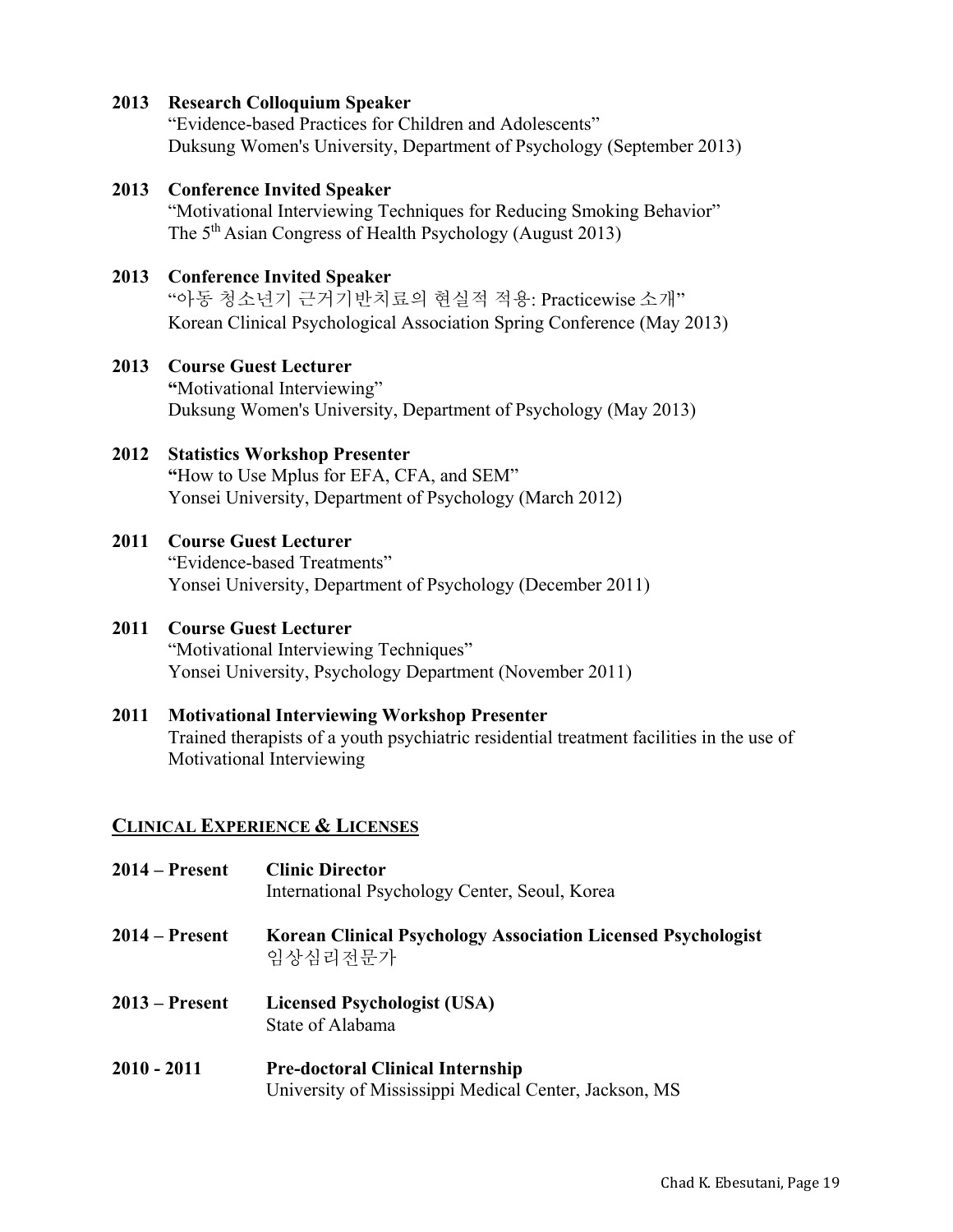| 2008 - 2010 | <b>Clinical Practicum Training</b><br>UCLA-affiliated psychology clinics, UCLA                      |
|-------------|-----------------------------------------------------------------------------------------------------|
| 2005 - 2008 | <b>Clinical Practicum Training</b><br>Center for Cognitive Behavioral Therapy, University of Hawaii |

## **SELECTED PROFESSIONAL DEVELOPMENT WORKSHOPS ATTENDED**

**2010 Motivational Interviewing**  Presented by Julie Schumacher, Ph.D., University of Mississippi Medical Center Federally-funded training grant **2009 Learning ACT: An Acceptance and Commitment Therapy**  Presented by Jennifer L. Boulanger, University of Nevada Sponsored by UCLA, Michelle Craske, Ph.D. **2006 Depressive Disorders Training**  Presented by John Weisz, Ph.D., Director of the Judge Baker Children's Center Sponsored by the MacArthur Foundation **2006 Disruptive Behavior Disorders Training**  Presented by Karen Wells, Ph.D., Director of the Family Studies Clinic at Duke University Sponsored by the MacArthur Foundation **2006 Anxiety Disorders Training**  Presented by Michael Southam-Gerow, Ph.D., Virginia Commonwealth University Sponsored by the MacArthur Foundation **2005 Clinician Workshop on Parent Training**  Presented by Dr. Alan Kazdin, Ph.D. Sponsored by the MacArthur Foundation

## **COMMITTEES & PROFESSIONAL SERVICE**

| $2013$ – present | <b>Editorial Board</b><br>Journal of Human Understanding and Counseling           |
|------------------|-----------------------------------------------------------------------------------|
| $2010 - 2011$    | Chief Resident<br>Clinical Internship, University of Mississippi Medical Center   |
| $2005 - 2006$    | Graduate Student Representative<br>Department of Psychology, University of Hawaii |